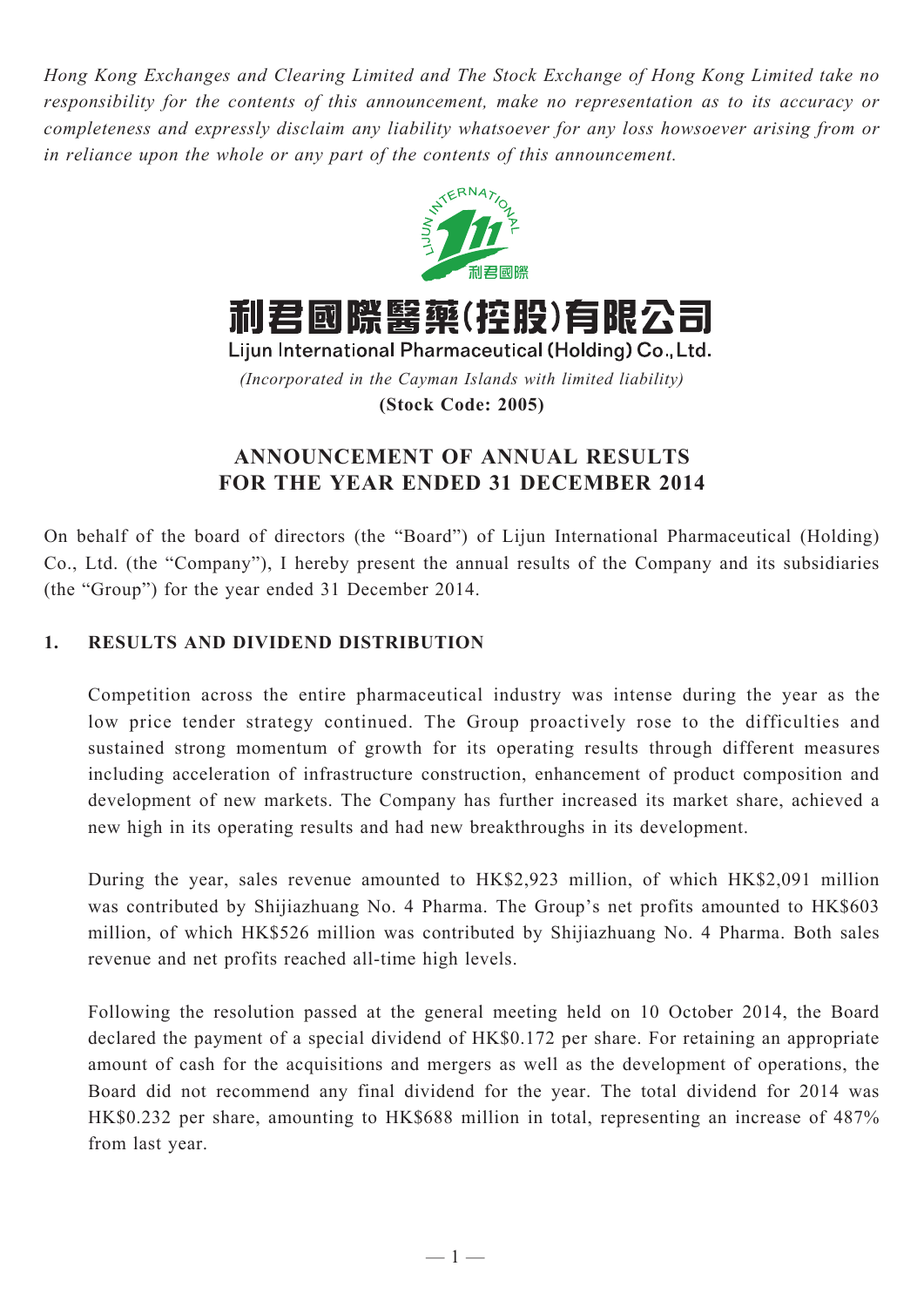## **2. BUSINESS REVIEW**

## **Revenue**

For the year ended 31 December 2014, the revenue of the Group from continuing operations amounted to approximately HK\$2,091,471,000, representing an increase of 21.4% as compared to HK\$1,723,256,000 in last year. A breakdown of the revenue of the Group for the year ended 31 December 2014 is set out as follows:

| 2014            |          | 2013      |          |            |  |
|-----------------|----------|-----------|----------|------------|--|
| Percentage      |          |           |          | Increase/  |  |
| <b>Sales</b>    | of sales | Sales     | of sales | (decrease) |  |
| <b>HK\$'000</b> | %        | HK\$'000  | $\%$     | $\%$       |  |
| 1,940,665       | 92.8     | 1,517,390 | 88.1     | 27.9       |  |
|                 |          |           |          |            |  |
| 1,139,167       | 54.5     | 831,543   | 48.3     | 37.0       |  |
|                 |          |           |          |            |  |
| 555,842         | 26.6     | 451,292   | 26.2     | 23.2       |  |
|                 |          |           |          |            |  |
| 245,656         | 11.7     | 234,555   | 13.6     | 4.7        |  |
|                 |          |           |          |            |  |
| 150,806         | 7.2      | 205,866   | 11.9     | (26.7)     |  |
| 2,091,471       | 100      | 1,723,256 | 100      | 21.4       |  |
|                 |          |           |          | Percentage |  |

## **(1) Sales of Products**

We continued enhancement of market share and consolidation of the Company's operating advantages. Centering on the theme of product composition adjustments, we focus the efforts on exploring new markets as well as the consolidation and reinforcement of our advantages on the existing market, and continue to expand the end-user coverage of the strong product types such as soft bag infusion solutions and therapeutic infusion solutions in order to effectively ensure the sustained high growth in the sales of the key products. We participate in the centralized tendering of certain provinces and regions in order to develop new markets in Anhui, Hainan, Hunan, Ningxia, Qinghai and Gansu and build a solid market foundation for the newly added production capacities. In 2014, the sales volume of intravenous infusion solution amounting 910 million bottles/bags was achieved, of which soft bags infusion solutions accounted for 400 million bags, representing a yearto-year growth of 42%.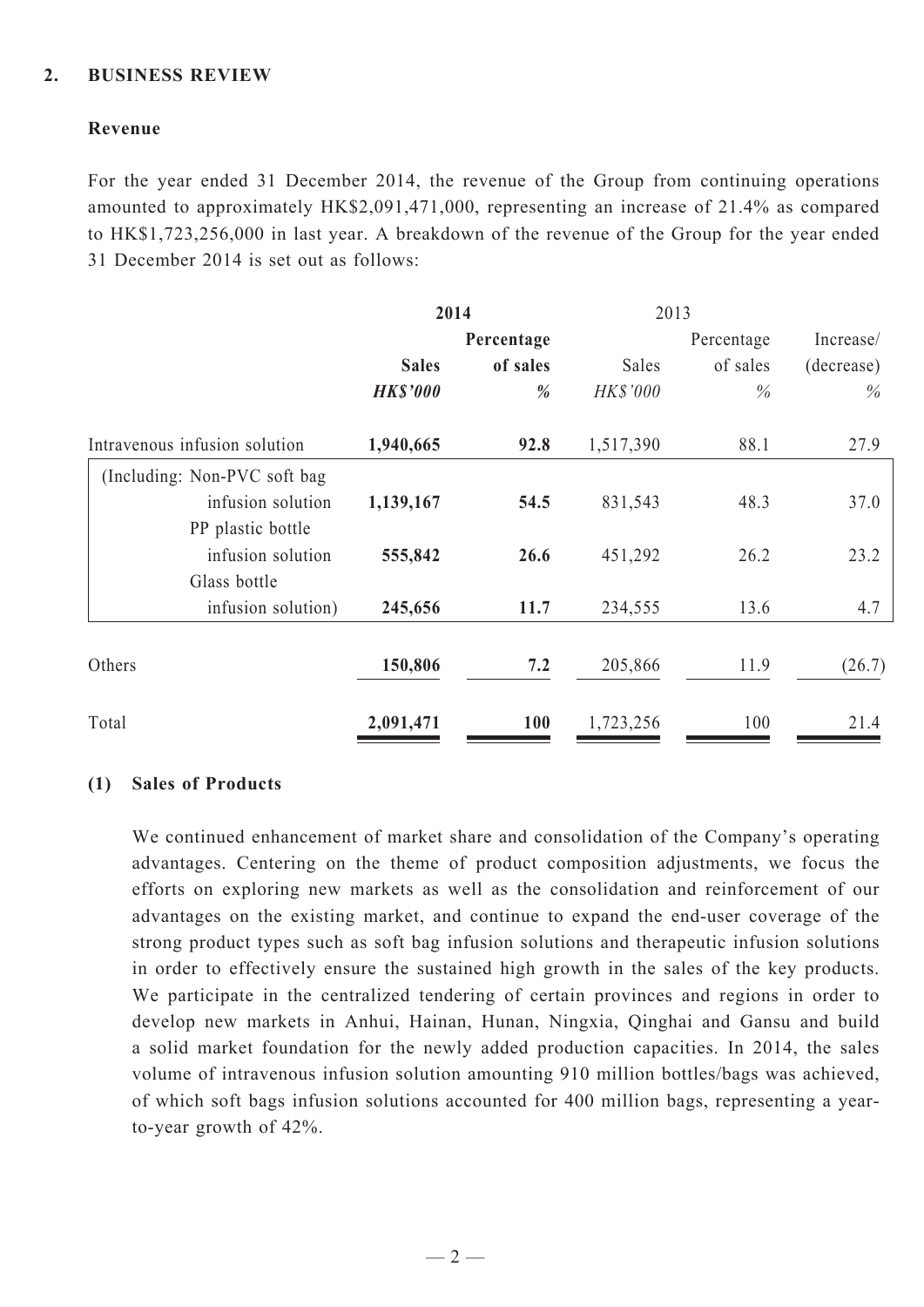Overseas markets have solid developments. The Company has completed the registration procedures for nearly 50 product specifications in 32 countries. Export remained on the track of fast growth, and the Company was named one of the top ten brands for the export of Chinese chemical pharmaceuticals for the fourth time.

Sales of oral preparations were carried out with tens of the top hundred chain pharmacies and large retailers in China with the production closely matched with the sales.

# **(2) Research and Development of New Products**

The Company's innovation capabilities and strengths were reinforced and the construction of the innovation platform was perfected during the year. The Company was approved to become an innovative post-doctoral practice base in Hebei Province. Three Type 3 new drugs have entered the phase of clinical research, of which the clinical research of Blonanserin is approaching completion. In 2014, the permits for production of 100ml Pediatric Electrolyte Supplements Injection soft bags, 3000ml Mannitol Injection and 1000ml Sodium Lactate Ringer's Injection, as well as the product permit for 25 small liquid injections have been obtained. The clinical diagnosis and biochemical reagent of biological polypeptides and antibodies have commenced. The Company was named an Innovative Enterprise of Hebei Province and a Technology Innovation Model of the province in 2014.

In 2014, applications for 14 patents in total have been submitted to the State and 8 patents in total have been granted.

## **(3) Key Projects**

The phase one relocation and upgrade of Shijiazhuang No. 4 Pharma's headquarters has completed. All construction works were on schedule. The GMP certification was granted and the operation commenced in March. The Company's production capacity for intravenous infusion solution thereby increased to 1.5 billion bottles/ bags, of which the soft bag infusion solutions accounted for over 60%, realizing significant growth in the overall scale and enhancement in the product composition of the Company.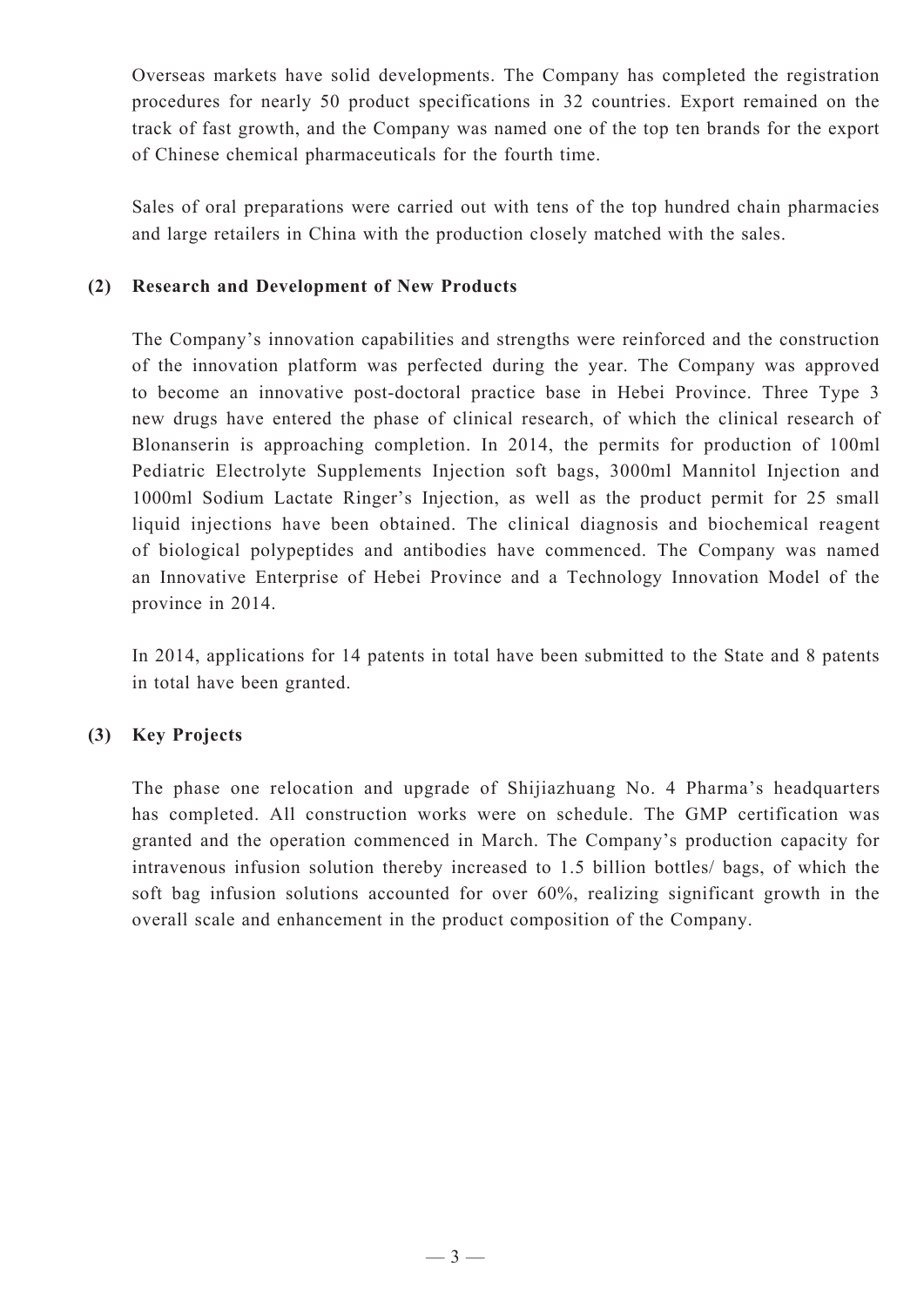## **(4) Disposal of Assets with Low Profit Margins**

All entire assets and business of Xi'an Lijun were successfully disposed of during the year. As the Company expects that Xi'an Lijun with a focus on the antibiotics business will experience sluggish business growth in the coming few years and will require substantial investment to obtain the new GMP certification, the disposal of Xi'an Lijun will be favourable to the reallocation of the Company's resources to concentrate on business areas with stronger growth potential. In addition, it will also allow for the distribution of a special dividend to the Company's shareholders to increase their cash received.

The cash proceeds from the disposal of Xi'an Lijun amounted to HK\$772 million. Based on the net assets of Xi'an Lijun as at the date of transaction as well as the disposal related expenses, the Company recorded an extraordinary gain of HK\$61 million at the completion of the disposal.

Since 31 October 2014, the Company no longer held any interests in Xi'an Lijun, and the assets and operating results of Xi'an Lijun ceased to be consolidated in the financial statements of the Group from the same date.

## **3. DEVELOPMENT PROSPECTS**

Looking forward to 2015, the pharmaceutical industry will continue to be significantly impacted by the State's and local healthcare reform policies. As 2015 may be a year of major tenders for pharmaceuticals, the entire pharmaceutical industry will be presented with enormous opportunities and challenges. The Company will capitalize on such opportunities to achieve new breakthroughs in production and sales composition adjustments. We will focus on securing the tenders for soft bag and vertical soft bag products in new markets, and endeavor to excel in the marketing of our strategic product such as soft bag rinsing solutions and therapeutic infusion solutions. Through the development of new markets and enhancement of market penetration in the existing markets, the Company will strive to fortify its industry-leading position in terms of the production and sales volume of soft bag infusion solutions.

This year, we target to attain the sales objective of 1.2 billion bottles and bags, in particular the sales volume of vertical soft bags and soft bags of 0.7 billion, in order to enhance the profitability of infusion products and thereby ensure the competitive strengths of the Company's products on the market.

We will continue to unswervingly implement the strategy of "going overseas", accelerate the pace of international registration and certification of our products, and enrich the types and specifications of the products for export incessantly, in order to ensure a growth rate of 40% for the sales of foreign trade sales.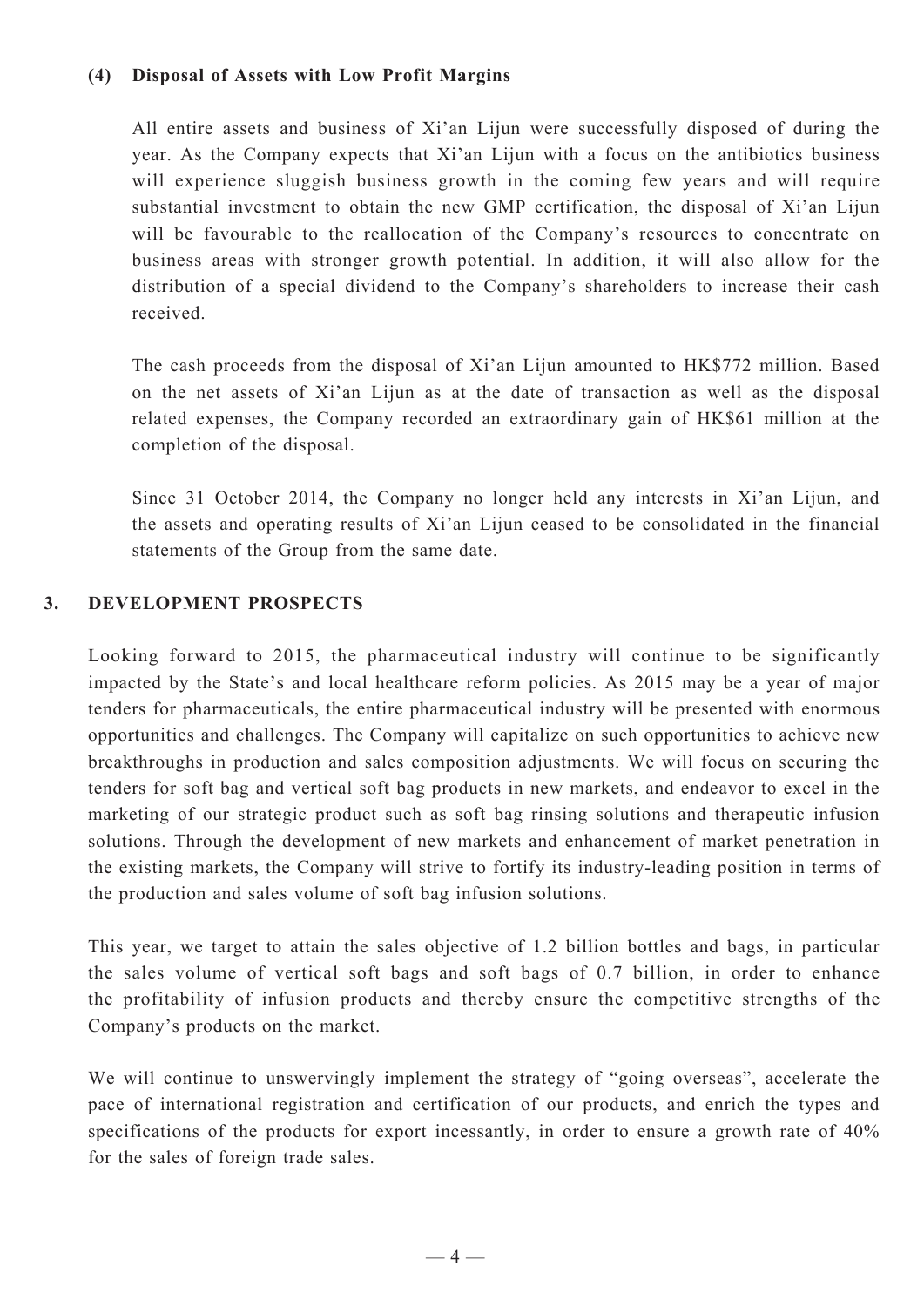We will proactively identify opportunities for acquisitions and mergers in the pharmaceutical industry. The intensification of market competition and the conduit of the State policies will trigger increased acquisitions and mergers in the pharmaceutical industry. The Company will capitalize on its own strengths to proactively identify such opportunities for acquisitions and mergers in order to consolidate the market position and product position of the Company.

In respect of new product development, the production permits for glycine rinsing solution, compound amino acid injection soft bags and compound electrolyte injection vertical bags are expected to be obtained in 2015, further enriching our product sales portfolio. We will strive to obtain the new drug certifications and product permits with the clinical research for three Type 3 new drugs, namely Blonanserin, Lacosamide and Roflumilast as soon as possible. The production permit for the three-in-one plastic ampule product is expected to be obtained to bring along a new business growth point for the Company. We will expedite the research and development and the approval of therapeutic infusion solutions to enhance the Company's product composition. With the aim of tracking the dynamics of development of innovation drugs in the international arena and thereby speeding up the launch of Type 3 new drugs as the first company in China, we will carry out drug type selection focusing on mental and neurological diseases, respiratory diseases, infectious diseases (viral, fungal and drugresistant bacterial), dialysis and auxiliary treatment, rinsing solution and nutritious treatments. It is planned that over 20 Type 3 new drugs will be submitted for approval, with the objective of providing momentum for the Company's future development. We will commit to the development of antibiotics and biological technologies to propel the Company's innovation and transformation.

We will sustain the Company's sound management strengths and promote the implementation of lean management. We will maximize the operating efficiency from costs and expenses perspective while ensuring the product quality, which will in turn provide management assurance on the development of the Company in the long run.

I would like to take this opportunity to express our gratitude to the investors and all staff in the Group for their support to the development of the Company.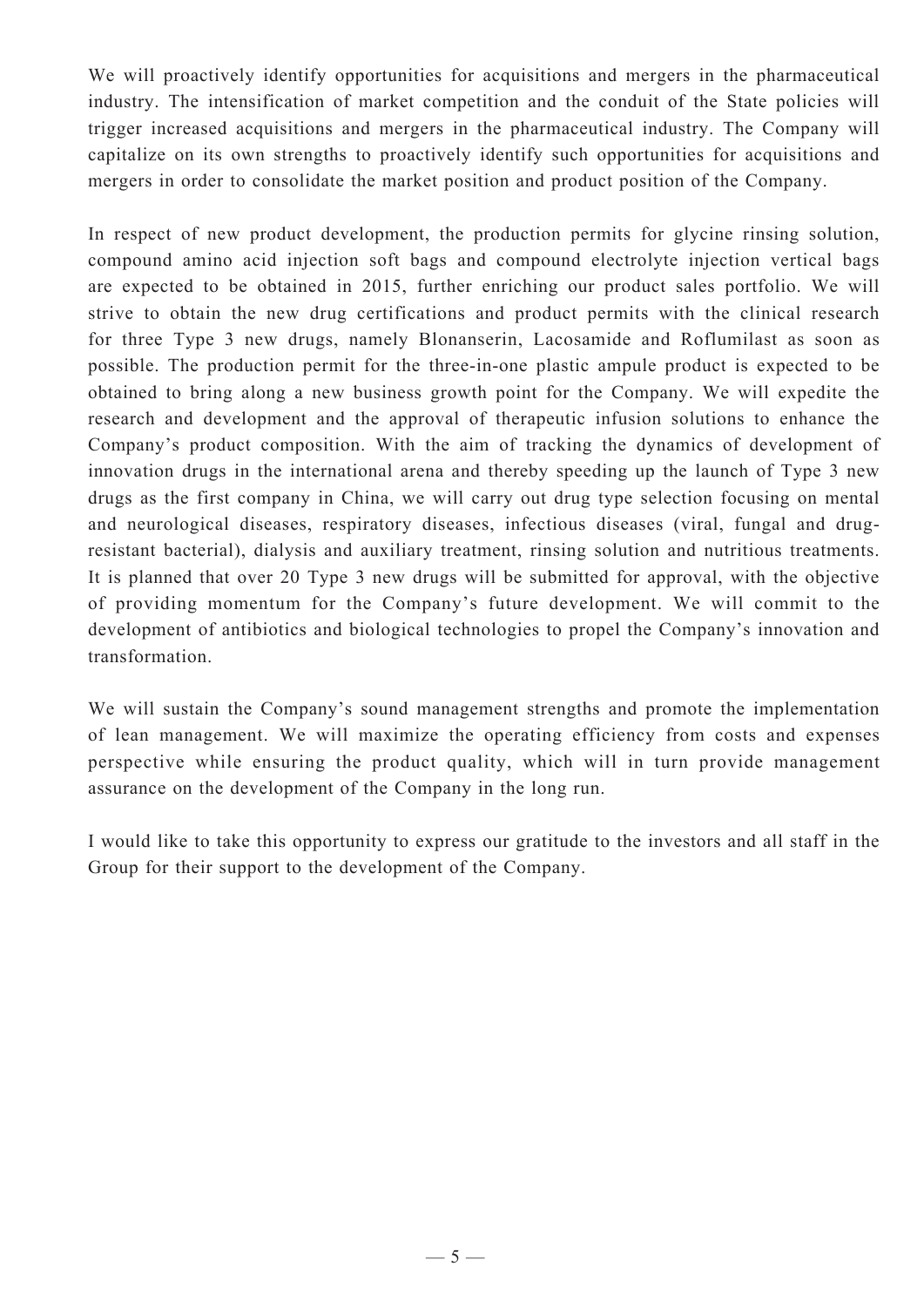# **Consolidated statement of comprehensive income**

*For the year ended 31 December 2014*

|                                                                                                            | <b>Note</b>                      | 2014<br><b>HK\$'000</b>            | 2013<br>HK\$'000                   |
|------------------------------------------------------------------------------------------------------------|----------------------------------|------------------------------------|------------------------------------|
| <b>Continuing operations</b>                                                                               |                                  |                                    |                                    |
| Revenue<br>Cost of sales                                                                                   | $\mathfrak{Z}$<br>10             | 2,091,471<br>(1,026,068)           | 1,723,256<br>(894, 677)            |
| Gross profit                                                                                               |                                  | 1,065,403                          | 828,579                            |
| Selling and marketing costs<br>General and administrative expenses<br>Other income and other gains $-$ net | 10<br>10                         | (262, 716)<br>(221, 658)<br>40,475 | (248, 564)<br>(178, 368)<br>72,332 |
| <b>Operating profit</b>                                                                                    |                                  | 621,504                            | 473,979                            |
| Finance income<br>Finance costs                                                                            | $\overline{A}$<br>$\overline{A}$ | 8,425<br>(49, 779)                 | 8,556<br>(40, 243)                 |
| Finance costs — net                                                                                        |                                  | (41, 354)                          | (31,687)                           |
| Profit before income tax<br>Income tax expense                                                             | 5                                | 580,150<br>(88, 582)               | 442,292<br>(72, 987)               |
| Profit for the year from continuing operations                                                             |                                  | 491,568                            | 369,305                            |
| <b>Discontinued operations</b><br>Profit for the year from discontinued operations                         |                                  | 111,404                            | 42,513                             |
| Profit for the year                                                                                        |                                  | 602,972                            | 411,818                            |
| Other comprehensive income:                                                                                |                                  |                                    |                                    |
| Items that may be reclassified to profit or loss<br>Currency translation differences                       |                                  | (16, 889)                          | 83,180                             |
| Total comprehensive income for the year                                                                    |                                  | 586,083                            | 494,998                            |
| Profit attributable to:<br>Equity holders of the Company<br>Non-controlling interests                      |                                  | 602,929<br>43                      | 411,814<br>4                       |
|                                                                                                            |                                  | 602,972                            | 411,818                            |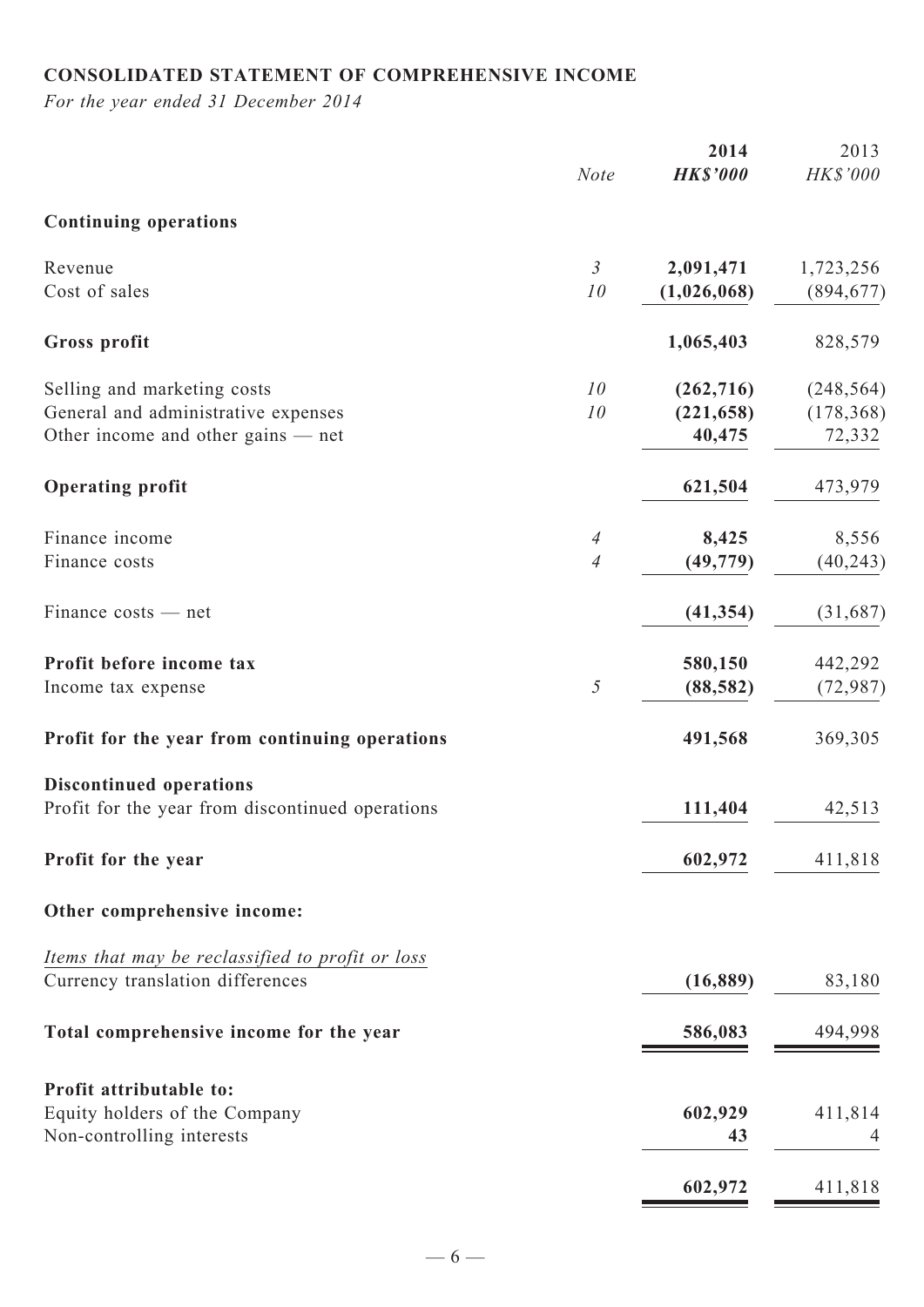|                                                                                                                                 | <b>Note</b>    | 2014<br><b>HK\$'000</b> | 2013<br><b>HK\$'000</b> |
|---------------------------------------------------------------------------------------------------------------------------------|----------------|-------------------------|-------------------------|
| Profit attributable to equity holders of the Company                                                                            |                |                         |                         |
| arises from:                                                                                                                    |                |                         |                         |
| Continuing operations                                                                                                           |                | 491,525                 | 369,301                 |
| Discontinued operations                                                                                                         |                | 111,404                 | 42,513                  |
|                                                                                                                                 |                | 602,929                 | 411,814                 |
| Total comprehensive income attributable to:                                                                                     |                |                         |                         |
| Equity holders of the Company                                                                                                   |                | 586,042                 | 494,975                 |
| Non-controlling interests                                                                                                       |                | 41                      | 23                      |
|                                                                                                                                 |                | 586,083                 | 494,998                 |
| Earnings per share from continuing and discontinued<br>operations attributable to equity holders of the<br>Company for the year |                |                         |                         |
| Basic earnings per share                                                                                                        |                |                         |                         |
| From continuing operations                                                                                                      | 6              | 0.1669                  | 0.1261                  |
| From discontinued operations                                                                                                    | 6              | 0.0378                  | 0.0145                  |
| From profit for the year                                                                                                        |                | 0.2047                  | 0.1406                  |
| Diluted earnings per share                                                                                                      |                |                         |                         |
| From continuing operations                                                                                                      | 6              | 0.1660                  | 0.1255                  |
| From discontinued operations                                                                                                    | 6              | 0.0376                  | 0.0145                  |
| From profit for the year                                                                                                        |                | 0.2036                  | 0.1400                  |
|                                                                                                                                 |                | 2014                    | 2013                    |
|                                                                                                                                 |                | <b>HK\$'000</b>         | HK\$'000                |
| Dividends (paid, to be declared or proposed)                                                                                    | $\overline{7}$ | 688,159                 | 117,198                 |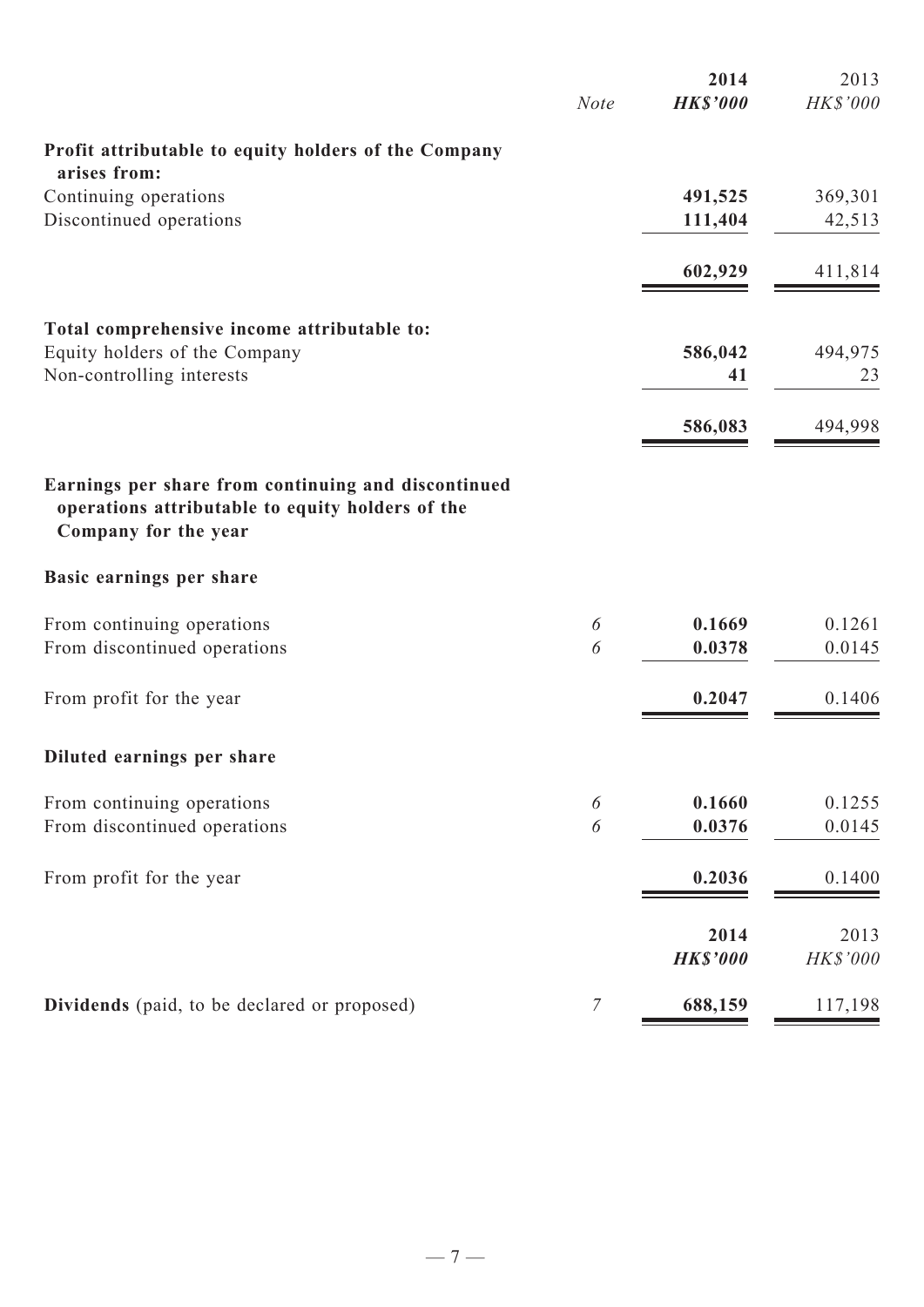# **Consolidated Balance Sheet**

*As at 31 December 2014*

|                                                                       |             | As at           | As at       |
|-----------------------------------------------------------------------|-------------|-----------------|-------------|
|                                                                       |             | 31 December     | 31 December |
|                                                                       |             | 2014            | 2013        |
|                                                                       | <b>Note</b> | <b>HK\$'000</b> | HK\$'000    |
| <b>ASSETS</b>                                                         |             |                 |             |
| <b>Non-current assets</b>                                             |             |                 |             |
| Land use rights                                                       |             | 223,715         | 386,295     |
| Property, plant and equipment                                         |             | 2,551,898       | 2,438,408   |
| Intangible assets                                                     |             | 338,834         | 322,995     |
| Deferred income tax assets                                            |             | 2,591           | 25,050      |
| Available-for-sale financial assets                                   |             |                 | 164         |
|                                                                       |             | 3,117,038       | 3,172,912   |
|                                                                       |             |                 |             |
| <b>Current assets</b>                                                 |             |                 |             |
| Inventories                                                           |             | 279,557         | 404,911     |
| Trade and bills receivables                                           | $\delta$    | 703,287         | 934,193     |
| Prepayments, deposits and other receivables                           |             | 372,549         | 144,913     |
| Pledged bank deposits                                                 |             |                 | 90,051      |
| Cash and cash equivalents                                             |             | 325,224         | 336,928     |
|                                                                       |             | 1,680,617       | 1,910,996   |
| <b>Total assets</b>                                                   |             | 4,797,655       | 5,083,908   |
|                                                                       |             |                 |             |
| <b>EQUITY</b>                                                         |             |                 |             |
| Capital and reserves attributable to equity<br>holders of the Company |             |                 |             |
| Share capital                                                         |             | 66,177          | 65,405      |
| Reserves                                                              |             |                 |             |
| - Special dividend to be declared/proposed final dividend             |             | 510,587         | 58,599      |
| — Others                                                              |             | 2,675,738       |             |
|                                                                       |             |                 | 2,742,265   |
|                                                                       |             | 3,252,502       | 2,866,269   |
| <b>Non-controlling interests</b>                                      |             | 668             | 627         |
| <b>Total equity</b>                                                   |             | 3,253,170       | 2,866,896   |
|                                                                       |             |                 |             |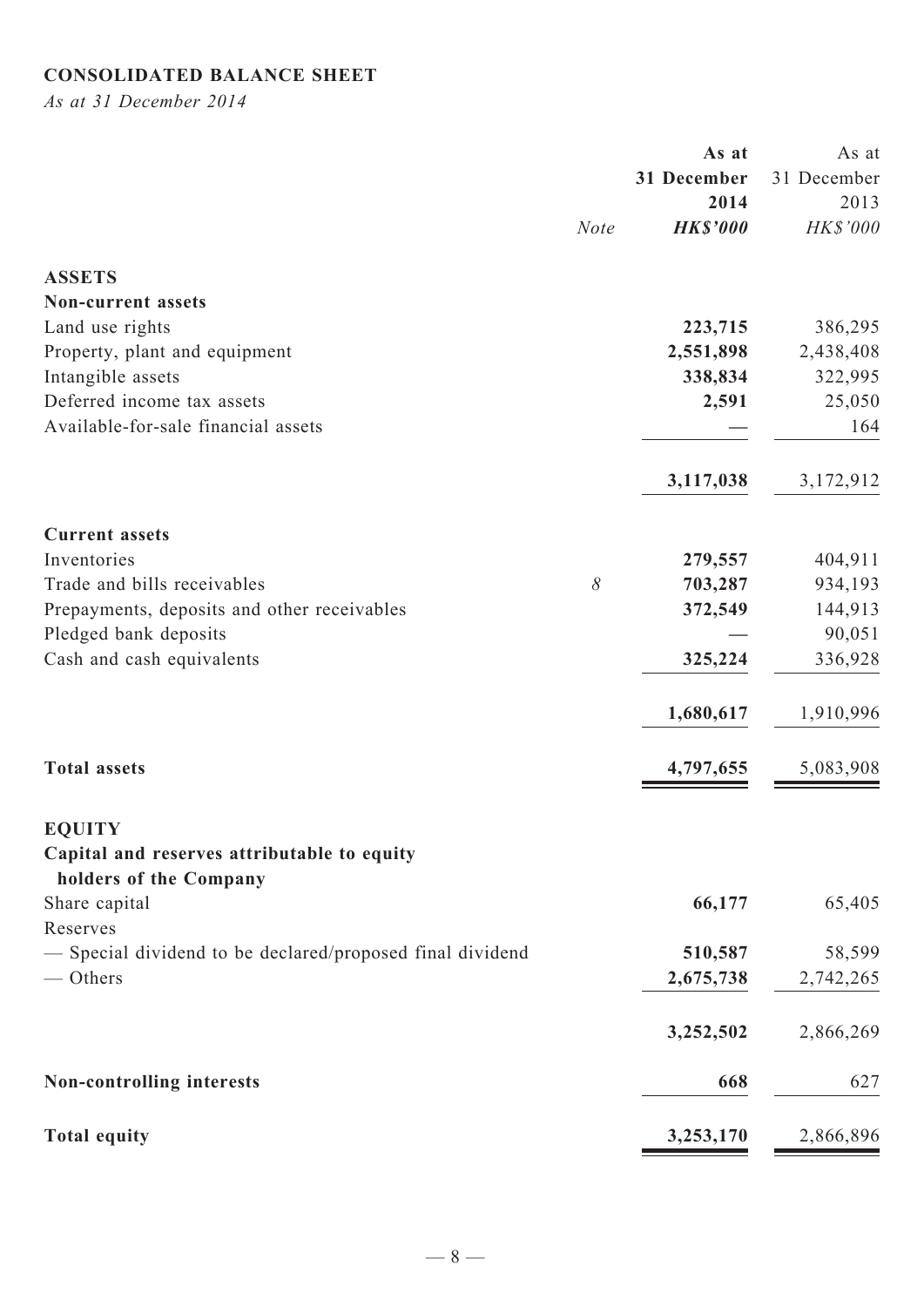# **Consolidated balance sheet**

*As at 31 December 2014*

|                                       |             | As at           | As at       |
|---------------------------------------|-------------|-----------------|-------------|
|                                       |             | 31 December     | 31 December |
|                                       |             | 2014            | 2013        |
|                                       | <b>Note</b> | <b>HK\$'000</b> | HK\$'000    |
| <b>LIABILITIES</b>                    |             |                 |             |
| <b>Non-current liabilities</b>        |             |                 |             |
| <b>Borrowings</b>                     |             | 364,246         | 455,019     |
| Deferred income tax liabilities       |             | 24,097          | 26,905      |
| Deferred revenue                      |             | 8,153           | 10,863      |
| Post-employment benefit obligation    |             | 27              | 9,289       |
|                                       |             | 396,523         | 502,076     |
| <b>Current liabilities</b>            |             |                 |             |
| Borrowings                            |             | 507,681         | 732,774     |
| Trade and bills payables              | 9           | 287,720         | 490,461     |
| Advanced receipts from customers      |             | 8,706           | 36,503      |
| Accruals and other payables           |             | 320,109         | 415,371     |
| Income tax payable                    |             | 23,746          | 39,827      |
|                                       |             | 1,147,962       | 1,714,936   |
| <b>Total liabilities</b>              |             | 1,544,485       | 2,217,012   |
| Total equity and liabilities          |             | 4,797,655       | 5,083,908   |
| Net current assets                    |             | 532,655         | 196,060     |
| Total assets less current liabilities |             | 3,649,693       | 3,368,972   |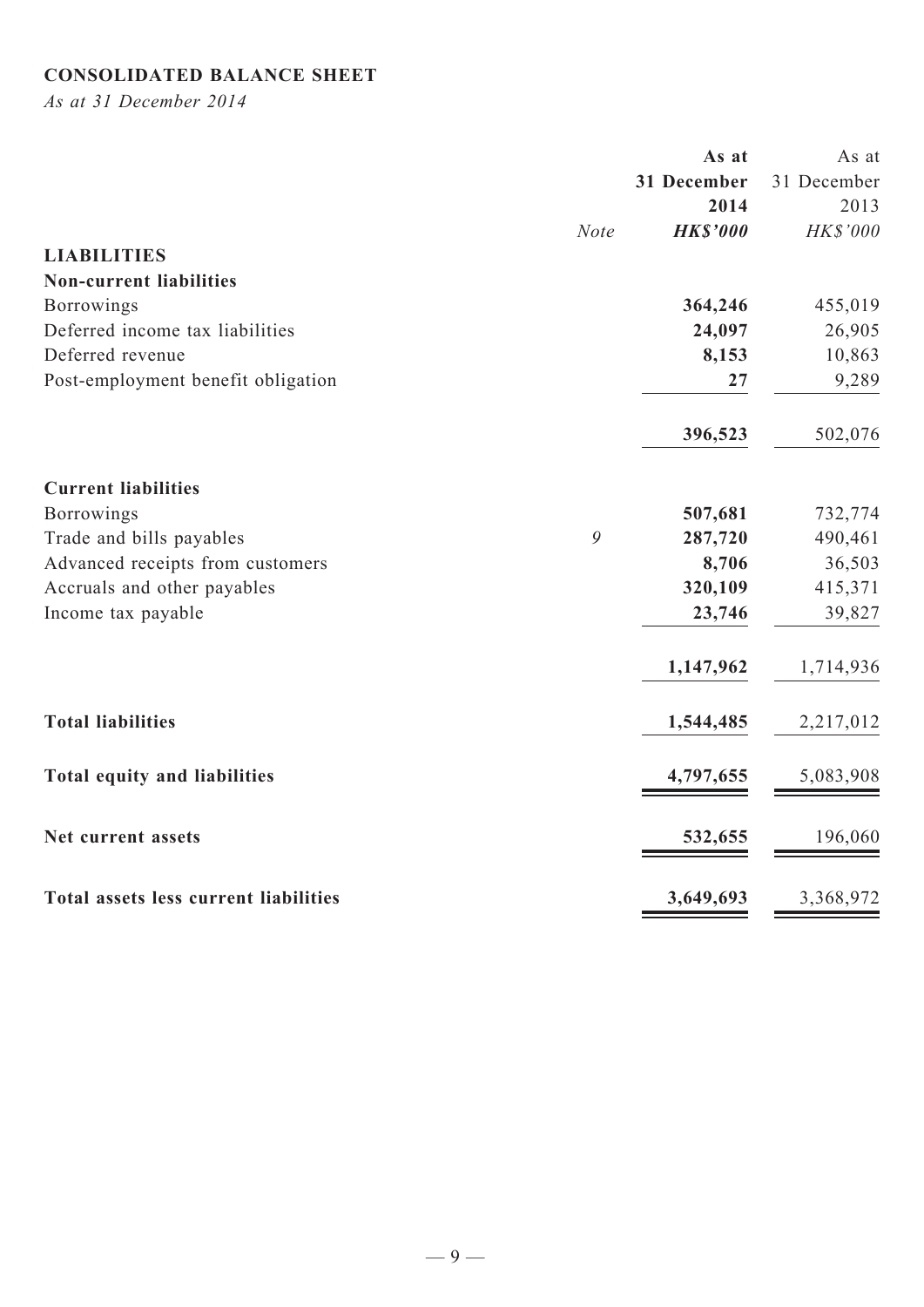## **SELECTED NOTES TO THE CONSOLIDATED FINANCIAL STATEMENTS**

#### **1. Basis of preparation**

The consolidated financial statements of the Group have been prepared in accordance with Hong Kong Financial Reporting Standards ("HKFRS") issued by the Hong Kong Institute of Certified Public Accountants ("HKICPA"). The consolidated financial statements have been prepared under the historical cost convention, as modified by the revaluation of financial assets at fair value through profit or loss.

The consolidated financial statements are prepared in accordance with the applicable requirements of the predecessor Companies Ordinance (Cap. 32) for this financial year and the comparative period.

The preparation of financial statements in conformity with HKFRS requires the use of certain critical accounting estimates. It also requires management to exercise its judgment in the process of applying the Group's accounting policies.

#### *(a) New and amended standards adopted by the Group*

The following new and amended standards are mandatory for the first time for the financial year beginning 1 January 2014:

- • Amendment to HKAS 32, 'Financial instruments: Presentation' on offsetting financial assets and financial liabilities. This amendment clarifies that the right of set-off must not be contingent on a future event. It must also be legally enforceable for all counterparties in the normal course of business, as well as in the event of default, insolvency or bankruptcy. The amendment also considers settlement mechanisms. The amendment did not have a significant effect on the Group financial statements.
- • Amendments to HKAS 36, 'Impairment of assets', on the recoverable amount disclosures for non-financial assets. This amendment removed certain disclosures of the recoverable amount of CGUs which had been included in HKAS 36 by the issue of HKFRS 13. It also enhanced the disclosures of information about the recoverable amount of impaired assets if that amount is based on fair value less costs of disposal.

Other standards, amendments and interpretations which are effective for the financial year beginning on 1 January 2014 are not material to the Group.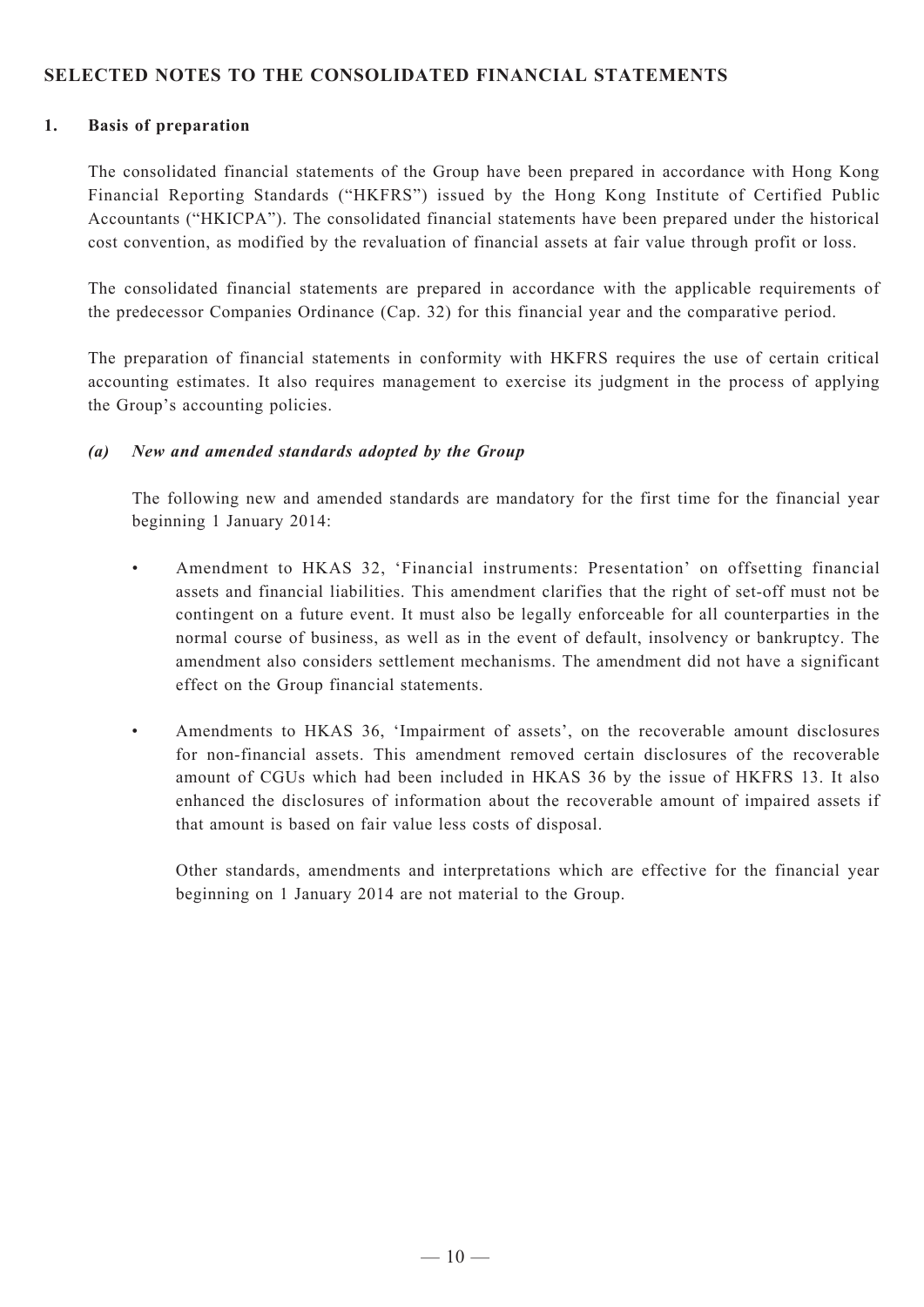*(b) Standards, amendments and interpretations to existing standards effective in 2014 but not relevant to the Group.*

|                                           |                                                                                   | <b>Effective for</b><br>annual periods<br>beginning on<br>or after |
|-------------------------------------------|-----------------------------------------------------------------------------------|--------------------------------------------------------------------|
| Amendment to HKAS 39                      | Financial instruments: Recognition and<br>measurement, on novation of derivatives | 1 January 2014                                                     |
| Amendments to HKFRS 10,<br>12 and HKAS 27 | Consolidation for investment entities                                             | 1 January 2014                                                     |
| HK (IFRIC) Interpretation 21<br>"Levies"  | Provisions, contingent liabilities and<br>contingent assets                       | 1 January 2014                                                     |

*(c) The following new standards, new interpretations and amendments to standards and interpretations have been issued but are not effective for the financial year beginning on 1 January 2014 and have not been early adopted:*

> **Effective for annual periods beginning on or after**

| Amendment to HKAS 19   | Defined benefits                               | 1 July 2014      |
|------------------------|------------------------------------------------|------------------|
| Amendments to HKAS 1   | Presentation of financial statements           | 1 January 2016   |
| Amendments to HKFRS 10 | Consolidated financial statements              | 1 January 2016   |
| Amendment to HKFRS 11  | Joint arrangements                             | 1 January $2016$ |
| Amendments to HKFRS 12 | Disclosure of interests in other entities      | 1 January $2016$ |
| HKFRS 14               | <b>Regulatory Deferral Accounts</b>            | 1 January 2016   |
| Amendments to HKAS 16  | Property, plant and equipment                  | 1 January $2016$ |
| Amendment to HKAS 27   | Consolidated and separate financial statements | 1 January $2016$ |
| Amendments to HKAS 28  | Investment in associates                       | 1 January $2016$ |
| Amendments to HKAS 38  | Intangible assets                              | 1 January 2016   |
| Amendments to HKAS 41  | Agriculture                                    | 1 January 2016   |
| HKFRS 15               | Revenue from contracts with customers          | 1 January 2017   |
| <b>HKFRS 9</b>         | <b>Financial Instruments</b>                   | 1 January 2018   |
|                        |                                                |                  |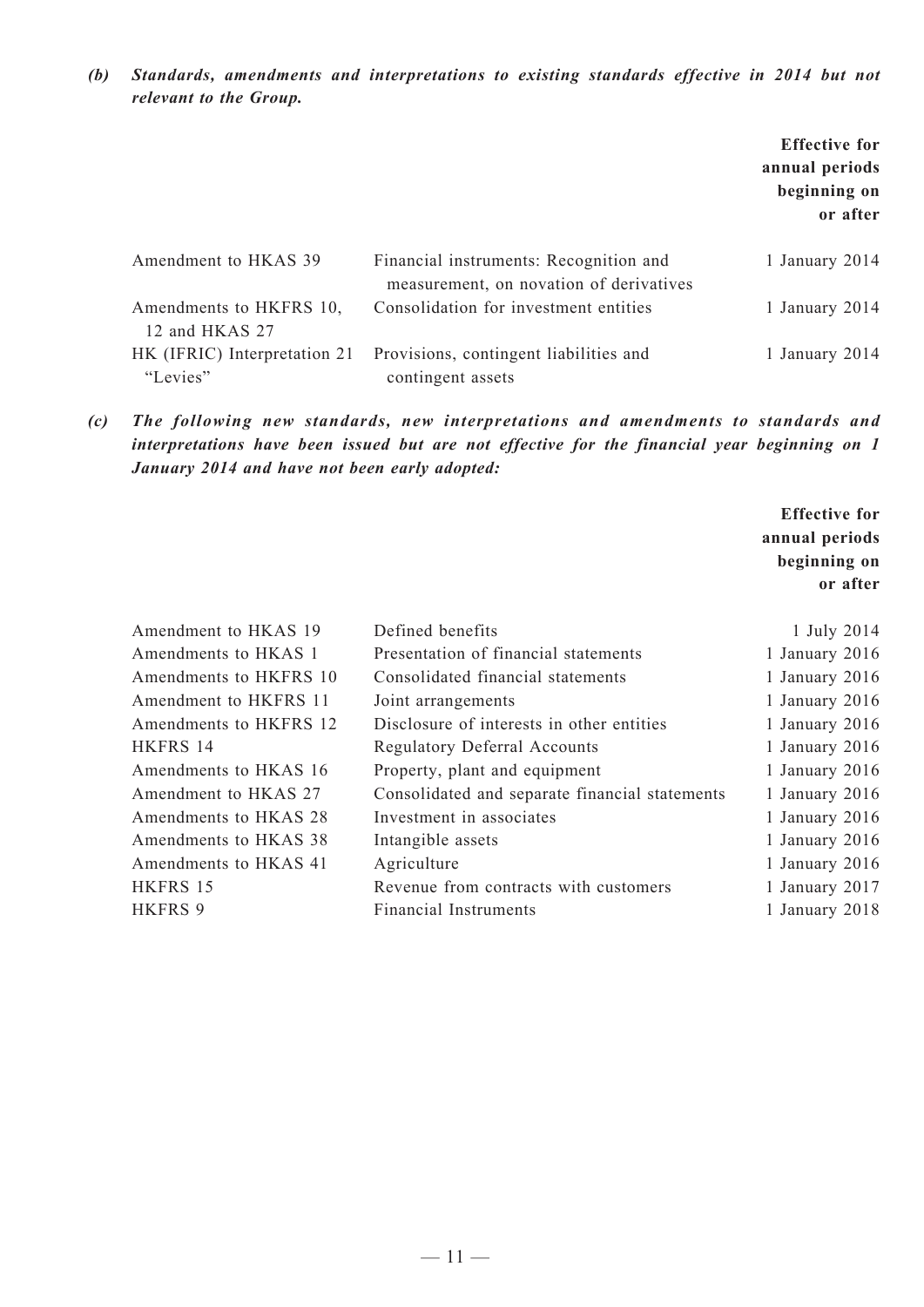Apart from the above, the HKICPA has issued the annual improvements project which addresses several issues in the 2010-2012 reporting cycle, 2011-2013 reporting cycle, 2012-2014 reporting cycle, and includes changes to the following standards. The Group has not applied the following revised HKFRSs published in the annual improvements project.

|                    |                                                              | <b>Effective for</b> |
|--------------------|--------------------------------------------------------------|----------------------|
|                    |                                                              | annual periods       |
|                    |                                                              | beginning on         |
|                    |                                                              | or after             |
|                    |                                                              |                      |
| HKFRS 2            | Share-based payment                                          | 1 July 2014          |
| <b>HKFRS 3</b>     | Business combinations                                        | 1 July 2014          |
| HKFRS 8            | Operating segments                                           | 1 July 2014          |
| HKFRS 9            | Financial instruments                                        | 1 July 2014          |
| HKFRS 13           | Fair value measurement                                       | 1 July 2014          |
| HKAS 16            | Property, plant and equipment                                | 1 July 2014          |
| HKAS <sub>24</sub> | <b>Related Party Disclosures</b>                             | 1 July 2014          |
| HKAS 37            | Provisions, contingents liabilities and contingent assets    | 1 July 2014          |
| HKAS <sub>38</sub> | Intangible assets                                            | 1 July 2014          |
| HKAS 39            | Financial instrument — recognition and measurement           | 1 July 2014          |
| HKAS <sub>40</sub> | Investment property                                          | 1 July 2014          |
| HKFRS 5            | Non-current assets held for sale and discontinued operations | 1 July 2016          |
| HKFRS 7            | Financial instruments: Disclosures                           | 1 July 2016          |
| HKAS <sub>19</sub> | Employee benefits                                            | 1 July 2016          |
| HKAS 34            | Interim financial reporting                                  | 1 July 2016          |

The Group is assessing the full impact of the amendments and standards, and according to the preliminary assessment, there is no significant impact on the consolidated financial statements. The Group intends to adopt the amendments no later than the respective effective dates of the amendments.

#### *(d) New Hong Kong Companies Ordinance (Cap.622)*

In addition, the requirements of Part 9 "Accounts and Audit" of the new Hong Kong Companies Ordinance (Cap. 622) come into operation as from the Company's first financial year commencing on or after 3 March 2014 in accordance with section 358 of that Ordinance. The Group is in the process of making an assessment of expected impact of the changes in the Companies Ordinance on the consolidated financial statements in the period of initial application of Part 9 of the new Hong Kong Companies Ordinance (Cap. 622). So far it has concluded that the impact is unlikely to be significant and only the presentation and the disclosure of information in the consolidated financial statements will be affected.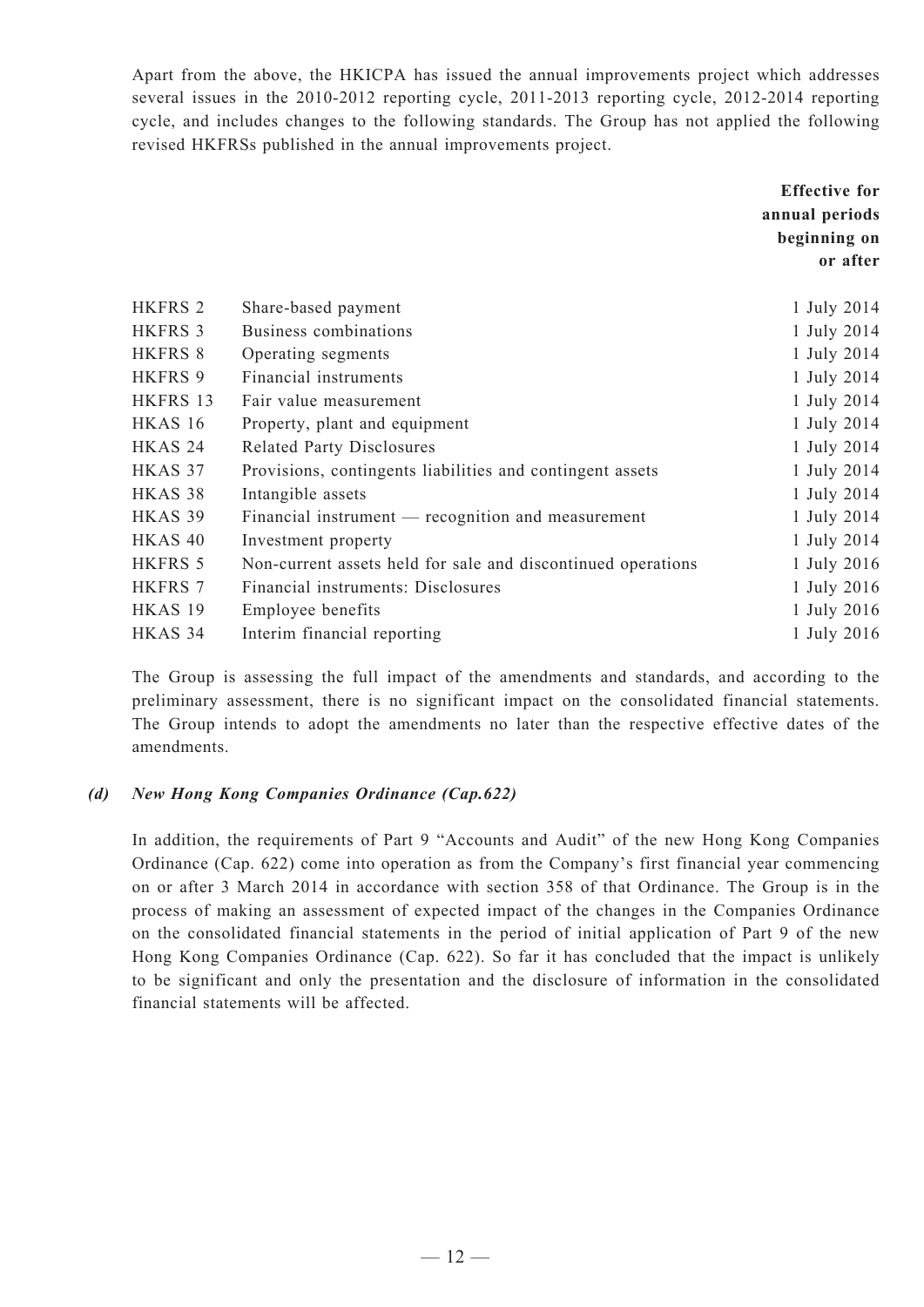#### **2. Segment information — Group**

The chief operating decision-maker has been identified as the executive directors. The executive directors review the Group's internal reporting in order to assess performance and allocate resources. Management has determined the operating segments based on these reports.

The executive directors consider the business from a product perspective, which assesses the performance of two product segments, namely intravenous infusion solution and others, and antibiotics and others. The entire product segment of antibiotics and others was disposed during the year ended 31 December 2014 along with the disposal of a subsidiary.

The executive directors assess the performance of the operating segments based on a measure of revenue and profit. This measurement is consistent with that in the annual consolidated financial statements.

Unallocated operating loss was mainly attributable to corporate expenses.

Segment assets consist primarily of land use rights, property, plant and equipment, intangible assets, inventories, trade and bill receivables, prepayments, deposits and other receivables, pledged bank deposits and cash and cash equivalents. Unallocated assets mainly comprise corporate cash.

Segment liabilities comprise mainly operating liabilities. Unallocated liabilities mainly comprise corporate borrowings.

The revenue from external parties reported to the management is measured in a manner consistent with that in the consolidated statement of comprehensive income.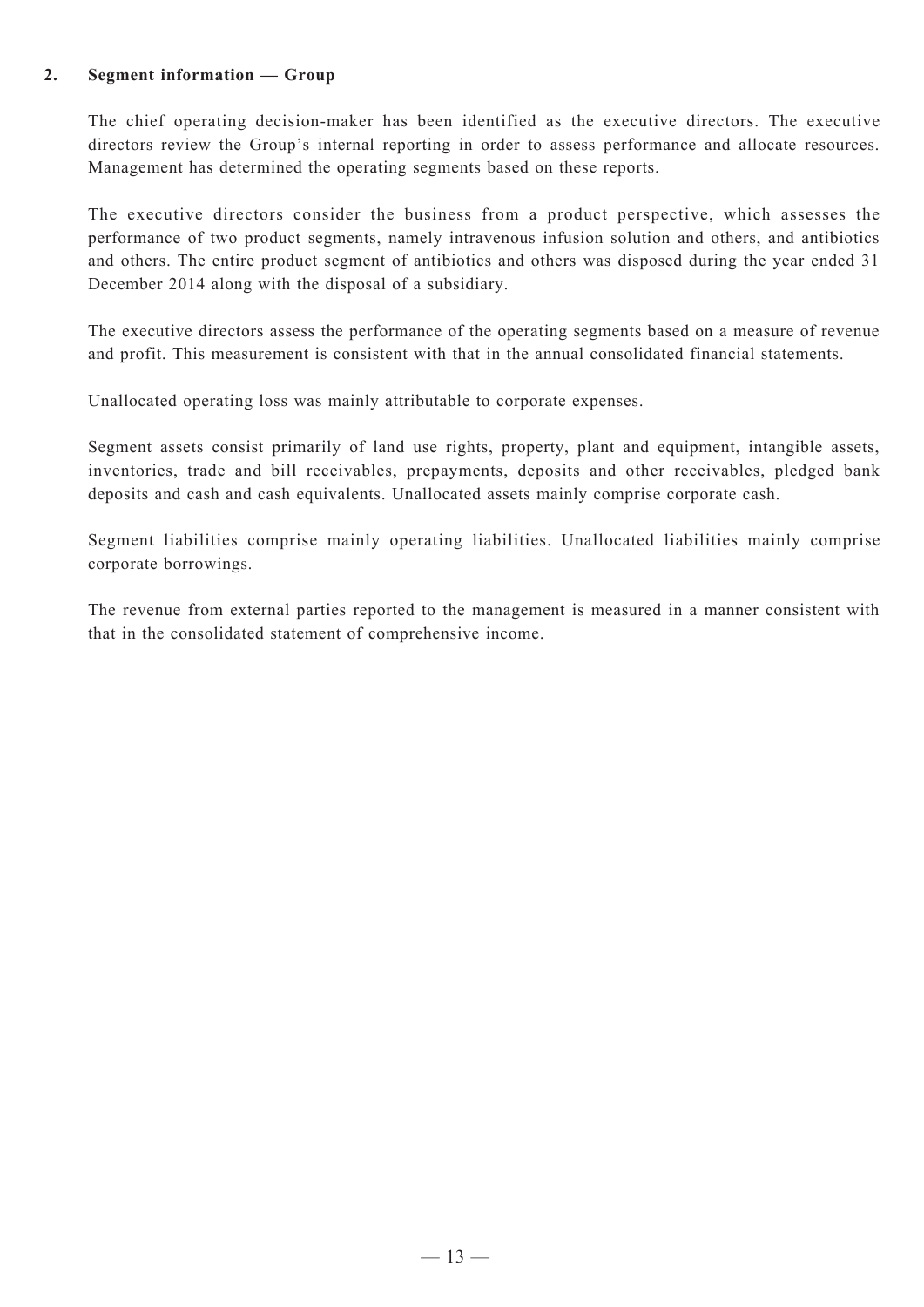The segment information provided to the executive directors for the reportable segments for the year ended 31 December 2014 is as follows:

|                                                                                                                     | <b>Continuing operations</b>                                                |                                       |                               |                                                                                            |
|---------------------------------------------------------------------------------------------------------------------|-----------------------------------------------------------------------------|---------------------------------------|-------------------------------|--------------------------------------------------------------------------------------------|
|                                                                                                                     | <b>Intravenous</b><br>infusion<br>solution and<br>others<br><b>HK\$'000</b> | <b>Unallocated</b><br><b>HK\$'000</b> | <b>Total</b><br><b>HK'000</b> | <b>Discontinued</b><br>operations -<br><b>Antibiotics</b><br>and others<br><b>HK\$'000</b> |
| Revenue                                                                                                             | 2,091,471                                                                   |                                       | 2,091,471                     | 831,904                                                                                    |
| Operating profit segment results                                                                                    | 639,577                                                                     | (18, 073)                             | 621,504                       | 74,619                                                                                     |
| Finance income<br>Finance costs                                                                                     | 7,956<br>(46, 276)                                                          | 469<br>(3,503)                        | 8,425<br>(49, 779)            | 326<br>(15,309)                                                                            |
| Profit before income tax<br>Income tax expense                                                                      | 601,257<br>(75, 217)                                                        | (21, 107)<br>(13, 365)                | 580,150<br>(88, 582)          | 59,636<br>(9,296)                                                                          |
| Profit for the year                                                                                                 | 526,040                                                                     | (34, 472)                             | 491,568                       | 50,340                                                                                     |
| Net gain on disposal of<br>investments in a subsidiary                                                              |                                                                             |                                       |                               | 80,512                                                                                     |
| Withholding tax charge related<br>to dividends from a disposed<br>subsidiary and other disposal<br>related expenses |                                                                             |                                       |                               | (19, 448)                                                                                  |
| Total profit for the year                                                                                           | 526,040                                                                     | (34, 472)                             | 491,568                       | 111,404                                                                                    |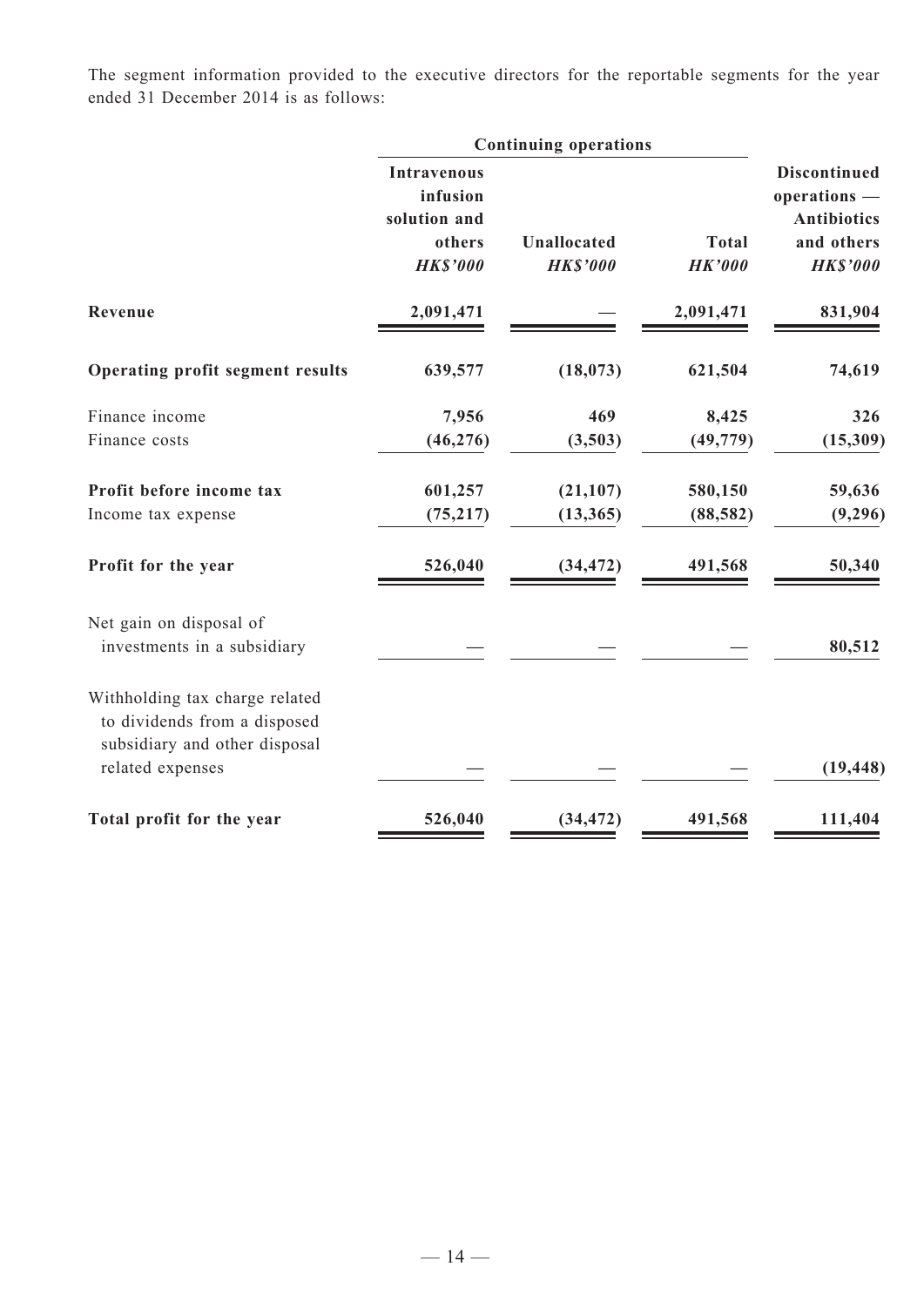Other segment items included in the consolidated statement of comprehensive income for the year ended 31 December 2014 are as follows:

|                                                        | <b>Continuing operations</b>                   |                 |                 |                                                           |
|--------------------------------------------------------|------------------------------------------------|-----------------|-----------------|-----------------------------------------------------------|
|                                                        | <b>Intravenous</b><br>infusion<br>solution and |                 |                 | <b>Discontinued</b><br>operations -<br><b>Antibiotics</b> |
|                                                        | others                                         | Unallocated     | <b>Total</b>    | and others                                                |
|                                                        | <b>HK\$'000</b>                                | <b>HK\$'000</b> | <b>HK\$'000</b> | <b>HK\$'000</b>                                           |
| Amortisation of land use rights                        | 4,176                                          |                 | 4,176           | 4,999                                                     |
| Depreciation of property, plant                        |                                                |                 |                 |                                                           |
| and equipment                                          | 152,327                                        | 437             | 152,764         | 26,214                                                    |
| Amortisation of intangible assets                      | 3,550                                          |                 | 3,550           | 1,080                                                     |
| Reversal of provision for<br>write-down of inventories |                                                |                 |                 | (1, 927)                                                  |
| Provision/(reversal of provision)                      |                                                |                 |                 |                                                           |
| for impairment of receivables                          | 741                                            |                 | 741             | (680)                                                     |

The segment information provided to the executive directors for the reportable segments for the year ended 31 December 2013 is as follows:

|                                                               | Continuing operations   |             |           |                              |
|---------------------------------------------------------------|-------------------------|-------------|-----------|------------------------------|
|                                                               | Intravenous<br>infusion |             |           | Discontinued<br>operations - |
|                                                               | solution and<br>others  | Unallocated | Total     | Antibiotics<br>and others    |
|                                                               | HK\$'000                | HK\$'000    | HK\$'000  | HK\$'000                     |
| Revenue                                                       | 1,723,256               |             | 1,723,256 | 1,022,060                    |
| Operating profit segment results                              | 494,939                 | (20,960)    | 473,979   | 64,851                       |
| Finance income                                                | 8,555                   | 1           | 8,556     | 554                          |
| Finance costs                                                 | (40, 243)               |             | (40, 243) | (14, 220)                    |
| Profit before income tax                                      | 463,251                 | (20, 959)   | 442,292   | 51,185                       |
| Income tax expense                                            | (72, 987)               |             | (72, 987) | (7,180)                      |
| Profit for the year                                           | 390,264                 | (20, 959)   | 369,305   | 44,005                       |
| Witholding tax charge related<br>to dividends from a disposed |                         |             |           |                              |
| subsidiary                                                    |                         |             |           | (1, 492)                     |
| Total profit for the year                                     | 390,264                 | (20, 959)   | 369,305   | 42,513                       |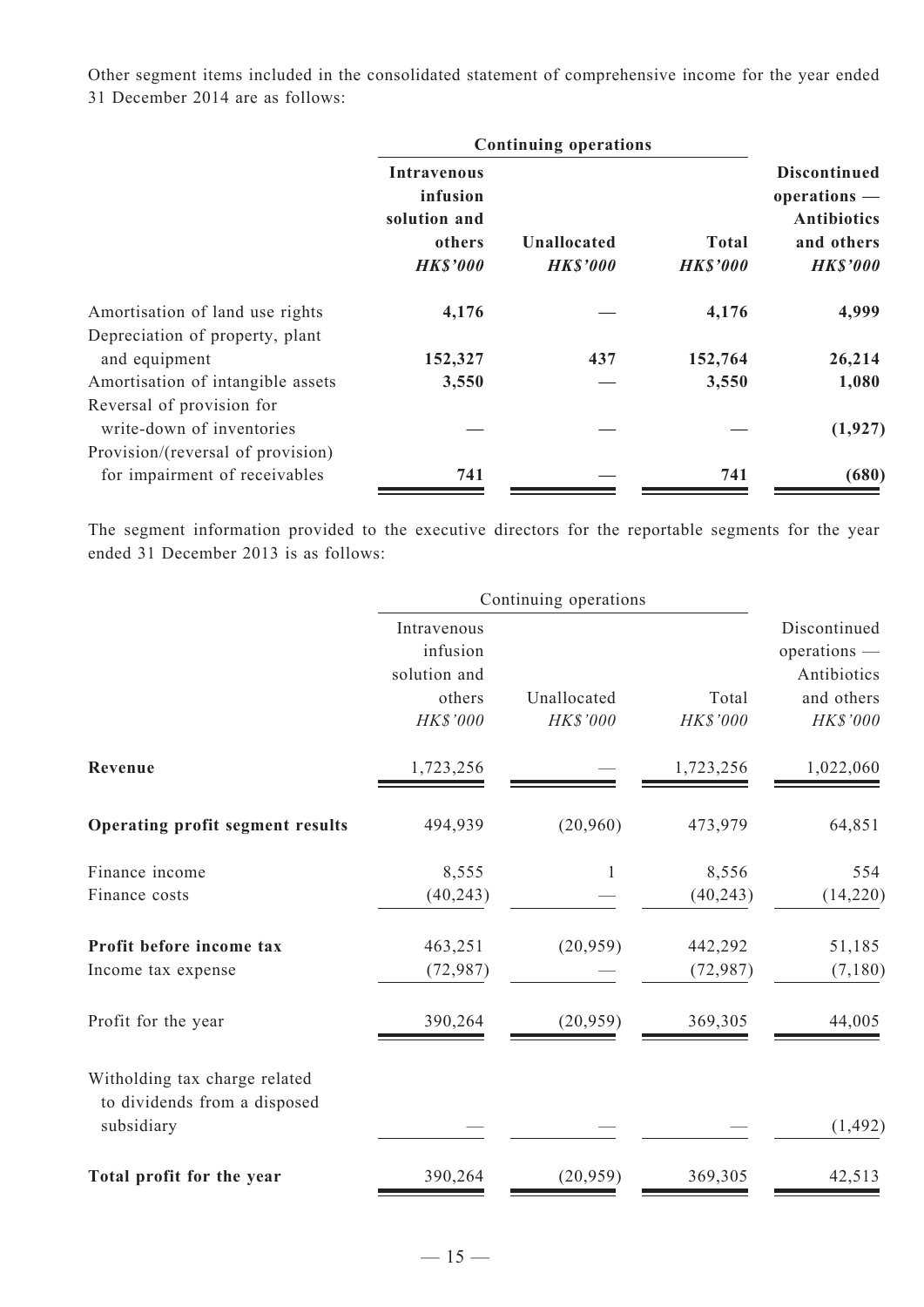Other segment items included in the consolidated statement of comprehensive income for the year ended 31 December 2013 are as follows:

|                                                  | Continuing operations                   |             |          |                                               |
|--------------------------------------------------|-----------------------------------------|-------------|----------|-----------------------------------------------|
|                                                  | Intravenous<br>infusion<br>solution and |             |          | Discontinued<br>$operations$ —<br>Antibiotics |
|                                                  | others                                  | Unallocated | Total    | and others                                    |
|                                                  | HK\$'000                                | HK\$'000    | HK\$'000 | HK\$'000                                      |
| Amortisation of land use rights                  | 3,343                                   |             | 3,343    | 3,995                                         |
| Depreciation of property, plant<br>and equipment | 109,544                                 | 363         | 109,907  | 23,952                                        |
| Amortisation of intangible assets                | 2,485                                   |             | 2,485    | 1,622                                         |
| Provision for write-down of<br>inventories       |                                         |             |          | 2,310                                         |
| Provision/(reversal of provision)                |                                         |             |          |                                               |
| for impairment of receivables                    | 687                                     |             | 687      | (2, 561)                                      |

The segment assets and liabilities at 31 December 2014 are as follows:

|                                        | <b>Continuing operations</b>                   |                                       |                                 |                                                             |
|----------------------------------------|------------------------------------------------|---------------------------------------|---------------------------------|-------------------------------------------------------------|
|                                        | <b>Intravenous</b><br>infusion<br>solution and |                                       |                                 | <b>Discontinued</b><br>$operations$ —<br><b>Antibiotics</b> |
|                                        | others<br><b>HK\$'000</b>                      | <b>Unallocated</b><br><b>HK\$'000</b> | <b>Total</b><br><b>HK\$'000</b> | and others<br><b>HK\$'000</b>                               |
| <b>Total assets</b>                    | 4,341,102                                      | 456,553                               | 4,797,655                       |                                                             |
| <b>Total liabilities</b>               | 1,532,119                                      | 12,366                                | 1,544,485                       |                                                             |
| <b>Additions to non-current assets</b> | 872,047                                        | 1,956                                 | 874,003                         | 46,610                                                      |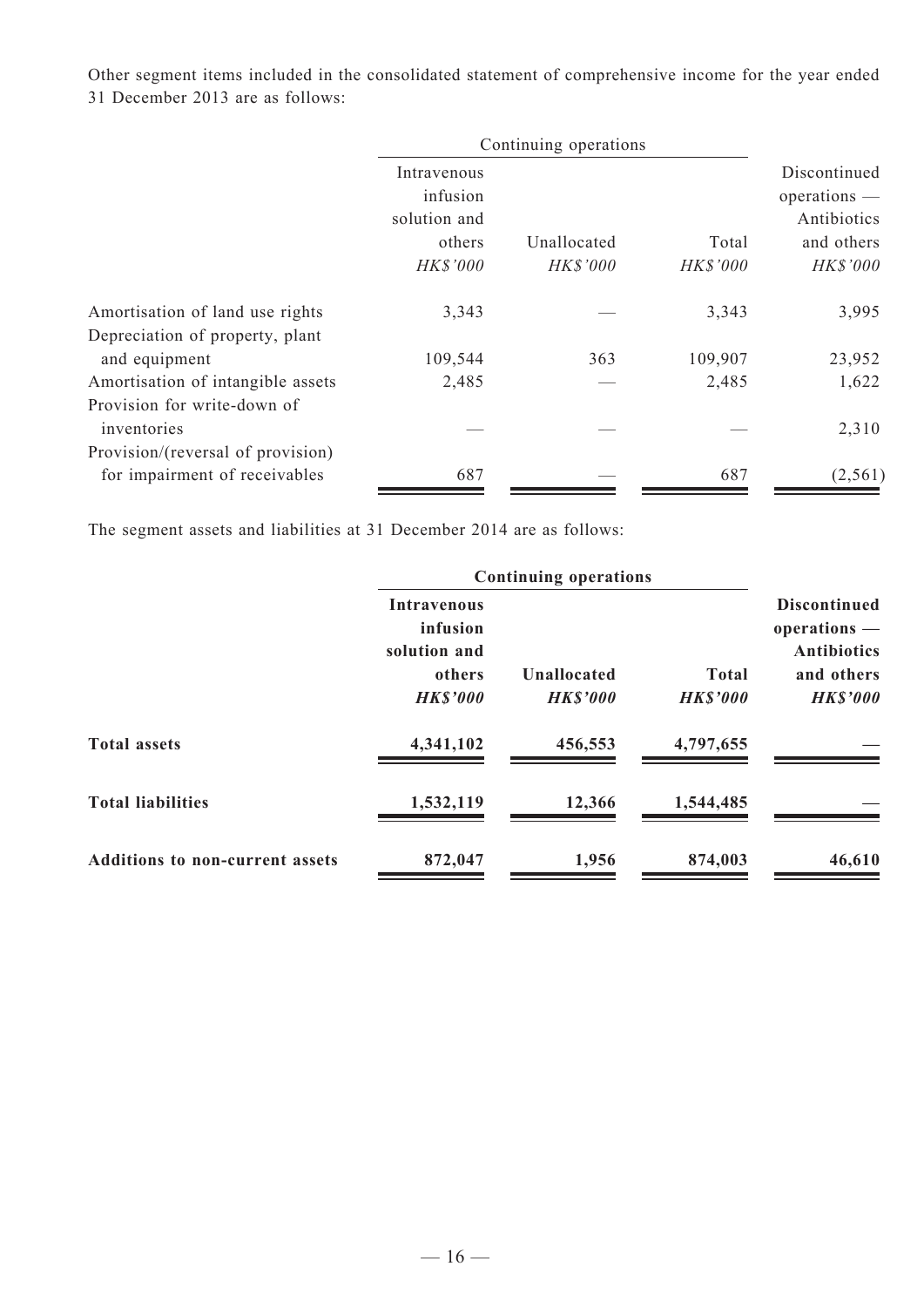The segment assets and liabilities at 31 December 2013 are as follows:

|                                                         |                         | Continuing operations |                    |                              |
|---------------------------------------------------------|-------------------------|-----------------------|--------------------|------------------------------|
|                                                         | Intravenous<br>infusion |                       |                    | Discontinued<br>operations - |
|                                                         | solution and<br>others  | Unallocated           | Total              | Antibiotics<br>and others    |
|                                                         | HK\$'000                | HK\$'000              | HK\$'000           | HK\$'000                     |
| <b>Total assets</b>                                     | 3,654,107               | 2,753                 | 3,656,860          | 1,427,048                    |
| <b>Total liabilities</b>                                | 1,740,963               | 1,473                 | 1,742,436          | 474,576                      |
| Additions to non-current assets                         | 848,287                 |                       | 848,287            | 205,263                      |
| The total of non-current assets were as follows:        |                         |                       |                    |                              |
|                                                         |                         |                       | 2014               | 2013                         |
|                                                         |                         |                       | <b>HK\$'000</b>    | HK\$'000                     |
| Total non-current assets other than deferred tax assets |                         |                       |                    |                              |
| - Mainland China<br>— Hong Kong                         |                         |                       | 3,112,294<br>2,153 | 3, 147, 228<br>634           |
| Deferred tax assets                                     |                         |                       | 2,591              | 25,050                       |
| Total non-current assets                                |                         |                       | 3,117,038          | 3,172,912                    |

The executive directors have also determined that no geographical segment information is presented as over 95% of the Group's sales and operating profits are derived within the PRC and over 95% operating assets of the Group are located in the PRC, which is considered as one geographic location with similar risks and returns.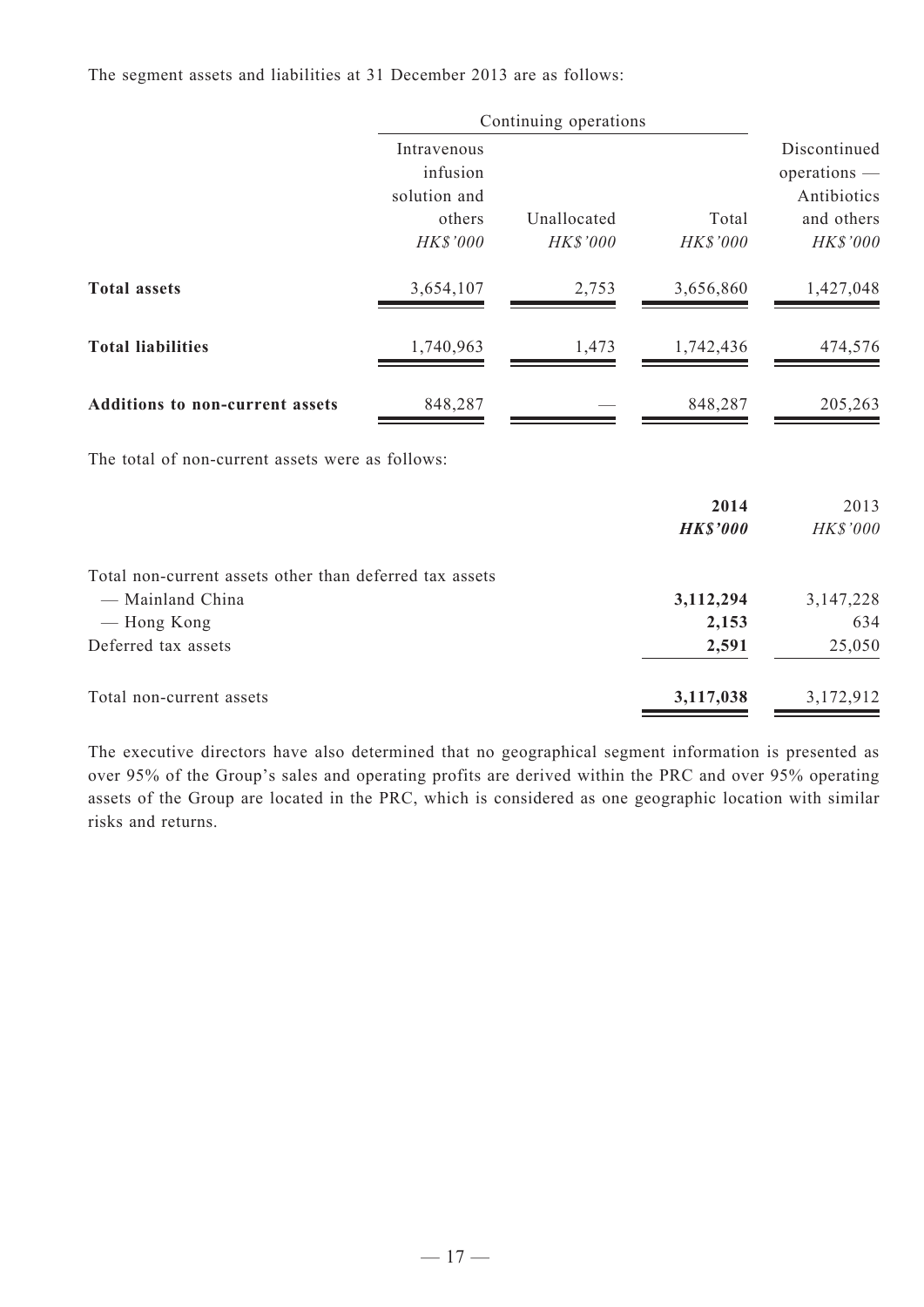# **3. Revenue — Group**

The Group is principally engaged in the manufacturing and sale of pharmaceutical products.

Revenue recognised is as follows:

|                                                            | 2014            | 2013      |
|------------------------------------------------------------|-----------------|-----------|
|                                                            | <b>HK\$'000</b> | HK\$'000  |
| Revenue:                                                   |                 |           |
| - Sales of pharmaceutical products                         | 2,087,355       | 1,712,982 |
| - Rental income                                            | 2,809           | 2,184     |
| - Processing income                                        | 1,218           | 7,836     |
| - Sales of raw materials and by products                   | 89              | 254       |
|                                                            | 2,091,471       | 1,723,256 |
| Finance income and costs — Group<br>4.                     |                 |           |
|                                                            | 2014            | 2013      |
|                                                            | <b>HK\$'000</b> | HK\$'000  |
| Finance income                                             |                 |           |
| - Interest income on bank deposits                         | 3,907           | 1,003     |
| - Cash discount income                                     | 4,518           |           |
| - Net exchange gain                                        |                 | 7,553     |
|                                                            | 8,425           | 8,556     |
| Finance costs                                              |                 |           |
| - Interest expense of bank borrowings wholly repayable     |                 |           |
| within 5 years                                             | (41, 141)       | (39, 429) |
| - Interest expense of bank borrowings not wholly repayable |                 |           |
| within 5 years                                             | (3,595)         | (814)     |
| - Net exchange loss                                        | (5,043)         |           |
|                                                            | (49, 779)       | (40, 243) |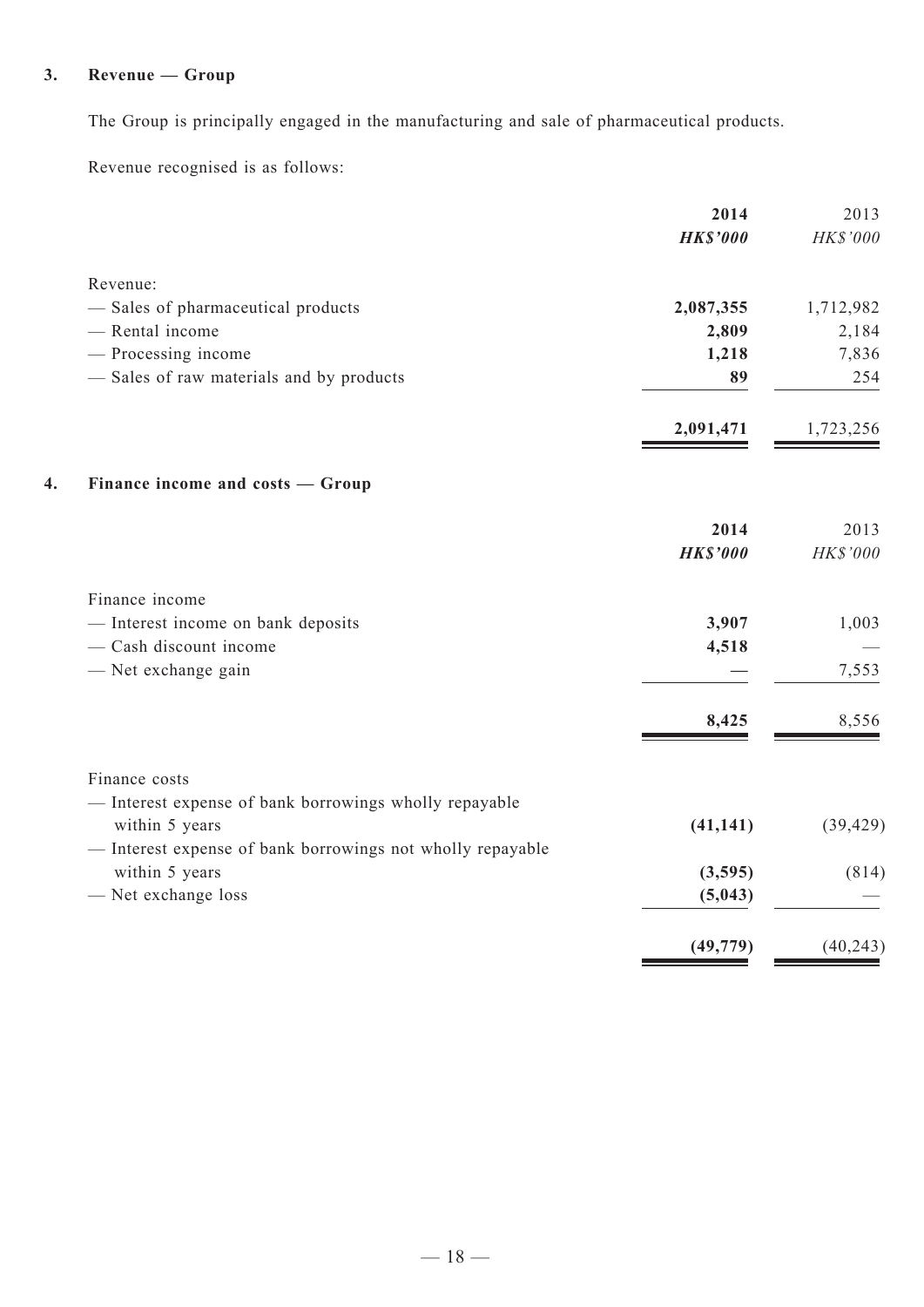#### **5. Income tax expense — Group**

The Company is incorporated in Cayman Islands as an exempted company and, accordingly, is exempted from payment of Cayman Islands income tax.

The Group had no assessable profits in Hong Kong and, accordingly, no Hong Kong profits tax was provided.

New Orient Investments Pharmaceutical Holding (Hong Kong) Limited, the subsidiary of the Company, is subject to Hong Kong profits tax at the rate of 16.5% (2013: 16.5%) on its estimated assessable profit.

All subsidiaries of the Company established and operate in PRC are subject to the Mainland China Corporate Income Tax ("CIT") at an applicable rate of 25%.

Shijiazhuang No. 4 Pharmaceutical Co., Ltd., Xi'an Lijun Pharmaceutical Co., Ltd. and Hebei Guolong Pharmaceutical Co., Ltd. have been recognised as High and New Technology Enterprises in 2012. According to the tax incentives rules of the CIT Law of the People's Republic of China (the "CIT Law") for High and New Technology Enterprises, these companies are subject to a reduced corporate income tax rate of 15% for three years.

According to the PRC CIT Law, the profits of the PRC subsidiaries of the Group derived since 1 January 2008 will be subject to withholding tax at a rate of 5% upon the distribution of such profits to foreign investors in Hong Kong. Deferred income tax liabilities have been provided for in this regard based on the expected dividends to be distributed from the Group's PRC subsidiaries in the foreseeable future in respect of the profits generated since 1 January 2008.

The amounts of taxation charged to the consolidated statement of comprehensive income:

|                                                                   | 2014<br><b>HK\$'000</b> | 2013<br><i>HK\$'000</i> |
|-------------------------------------------------------------------|-------------------------|-------------------------|
| Current income taxation — Mainland China CIT<br>Deferred taxation | 89,612<br>(1,030)       | 74,533<br>(1, 546)      |
|                                                                   | 88,582                  | 72,987                  |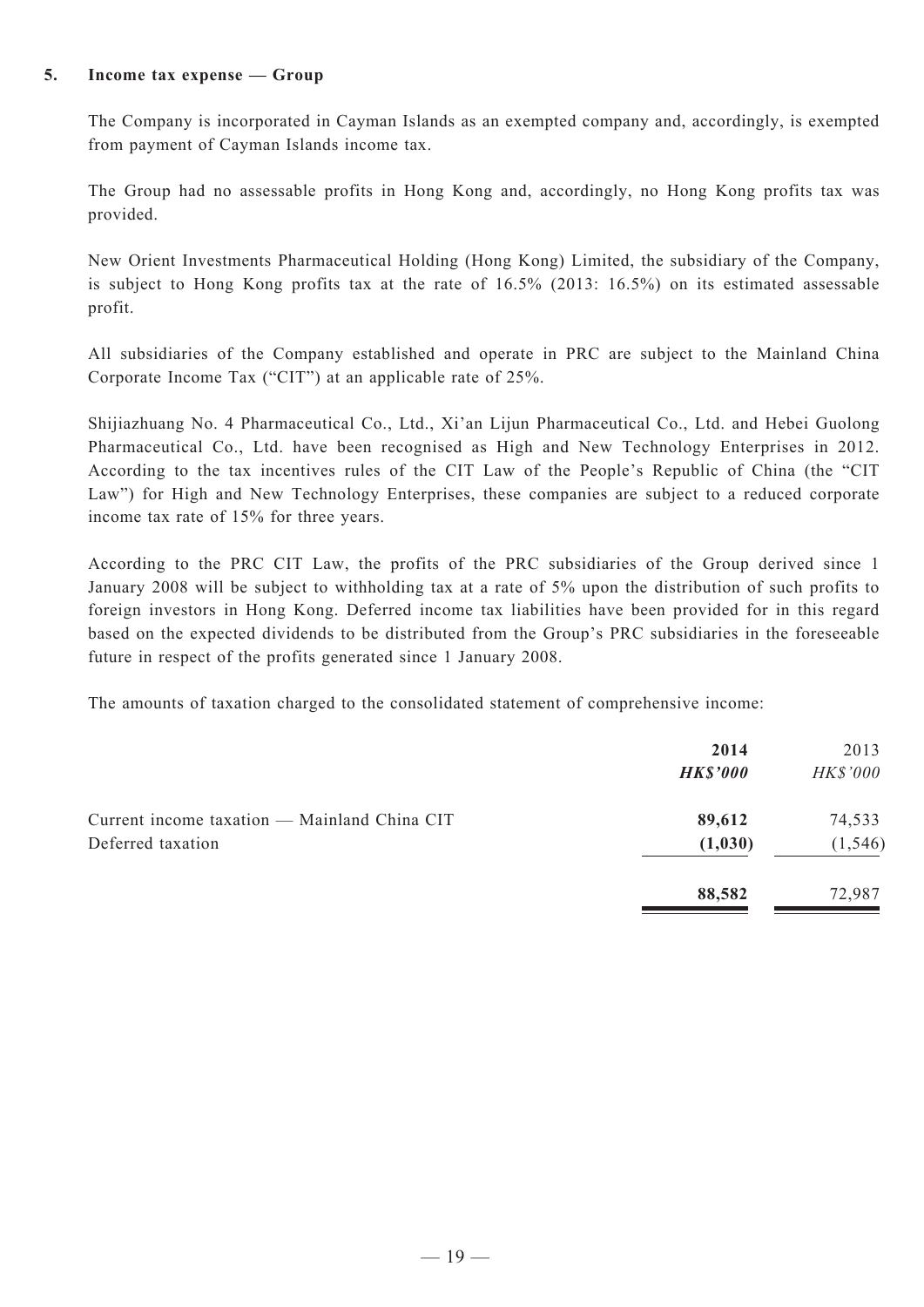The taxation on the Group's profit before taxation differs from the theoretical amount that would arise using the applicable tax rates as follows:

|                                                                   | 2014            | 2013     |
|-------------------------------------------------------------------|-----------------|----------|
|                                                                   | <b>HK\$'000</b> | HK\$'000 |
| Profit before income tax                                          | 580,150         | 442,292  |
| Tax calculated at the tax rates applicable to the Group companies | 86,544          | 65,793   |
| Tax losses for which no deferred tax assets were recognised       | 4,054           | 5,445    |
| Tax exemption and reduction                                       | (2,670)         | (910)    |
| Expenses not deductible                                           | 654             | 1,221    |
| Withholding tax charge related to dividends                       |                 | 1,438    |
| Tax expense                                                       | 88,582          | 72,987   |
| Effective tax rate                                                | 15.3%           | $16.5\%$ |

#### **6. Earnings per share — Group**

#### *(a) Basic*

Basic earnings per share are calculated by dividing the profit attributable to equity holders of the Company by the weighted average number of ordinary shares in issue during the year.

|                                                                                                                   | 2014            | 2013      |
|-------------------------------------------------------------------------------------------------------------------|-----------------|-----------|
|                                                                                                                   | <b>HK\$'000</b> | HK\$'000  |
| Profit attributable to equity holders of the Company<br>Profit from discontinued operation attributable to equity | 491,525         | 369,301   |
| holders of the Company                                                                                            | 111,404         | 42,513    |
|                                                                                                                   | 602,929         | 411,814   |
| Weighted average number of ordinary shares in issue<br>(thousands)                                                | 2,944,740       | 2,929,925 |
| Basic earnings per share (HK\$ per share)                                                                         |                 |           |
| Profit attributable to equity holders of the Company                                                              | 0.1669          | 0.1261    |
| Profit from discontinued operation attributable to equity holders<br>of the Company                               | 0.0378          | 0.0145    |
|                                                                                                                   | 0.2047          | 0.1406    |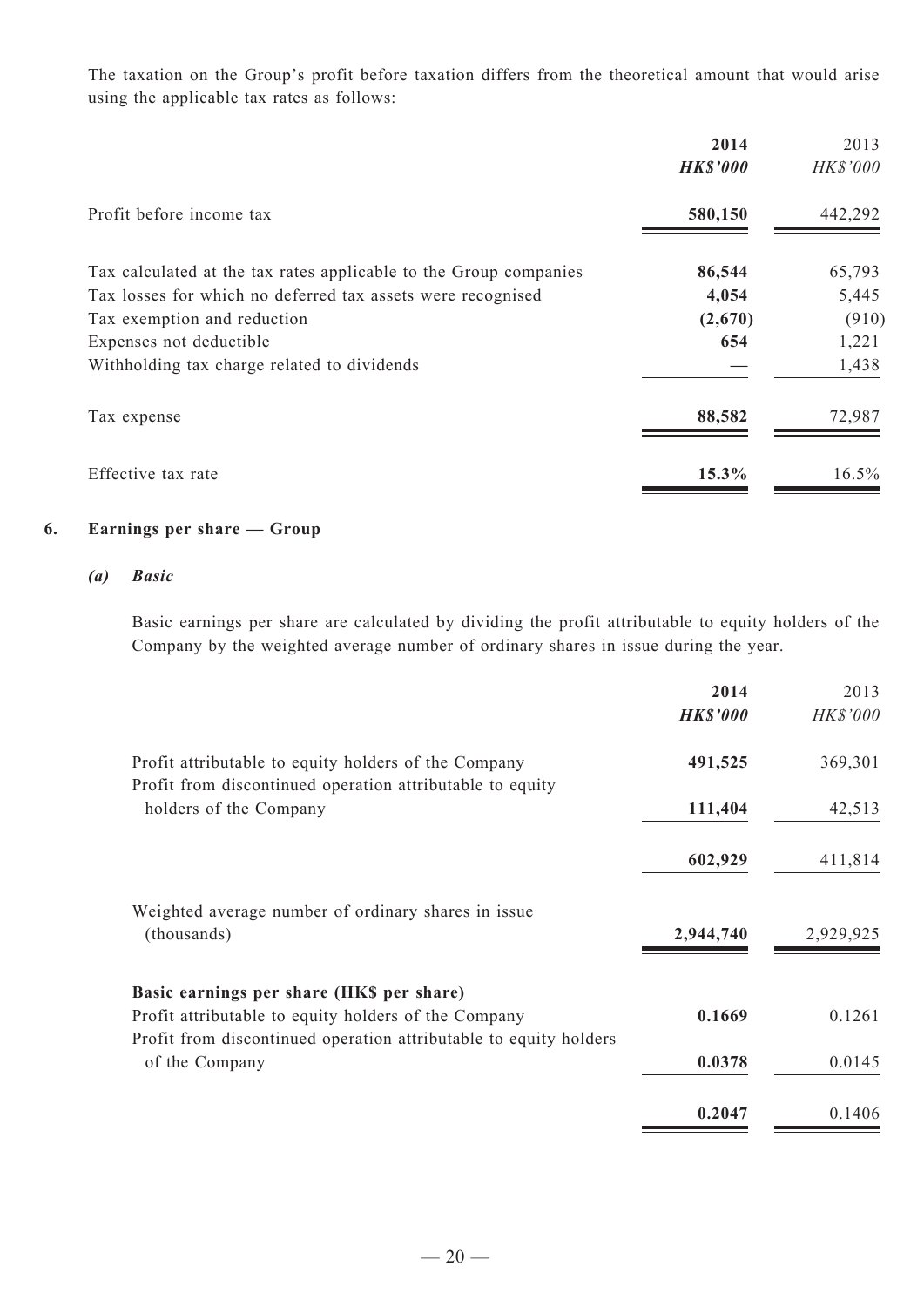### *(b) Diluted*

Diluted earnings per share is calculated by adjusting the weighted average number of ordinary shares outstanding to assume conversion of all dilutive potential ordinary shares. The dilutive potential ordinary shares of the Company are share options. For the share options, a calculation is done to determine the number of shares that could have been acquired at fair value (determined as the average annual market share price of the Company's shares) based on the monetary value of the subscription rights attached to outstanding share options. The number of shares calculated as above is compared with the number of shares that would have been issued assuming the exercise of the share options.

|                                                                                     | 2014            | 2013      |
|-------------------------------------------------------------------------------------|-----------------|-----------|
|                                                                                     | <b>HK\$'000</b> | HK\$'000  |
| Profit attributable to equity holders of the Company                                | 491,525         | 369,301   |
| Profit from discontinued operation attributable to equity holders<br>of the Company | 111,404         | 42,513    |
|                                                                                     | 602,929         | 411,814   |
| Weighted average number of ordinary shares for diluted                              |                 |           |
| earnings per share (thousands)                                                      | 2,944,740       | 2,929,925 |
| Adjustment for share options (thousands)                                            | 16,111          | 11,739    |
| Weighted average number of ordinary shares for diluted                              |                 |           |
| earnings per share (thousands)                                                      | 2,960,851       | 2,941,664 |
| Diluted earnings per share (HK\$ per share)                                         |                 |           |
| Profit attributable to equity holders of the Company                                | 0.1660          | 0.1255    |
| Profit from discontinued operation attributable to equity holders<br>of the Company | 0.0376          | 0.0145    |
| Diluted earnings per share (HK\$ per share)                                         | 0.2036          | 0.1400    |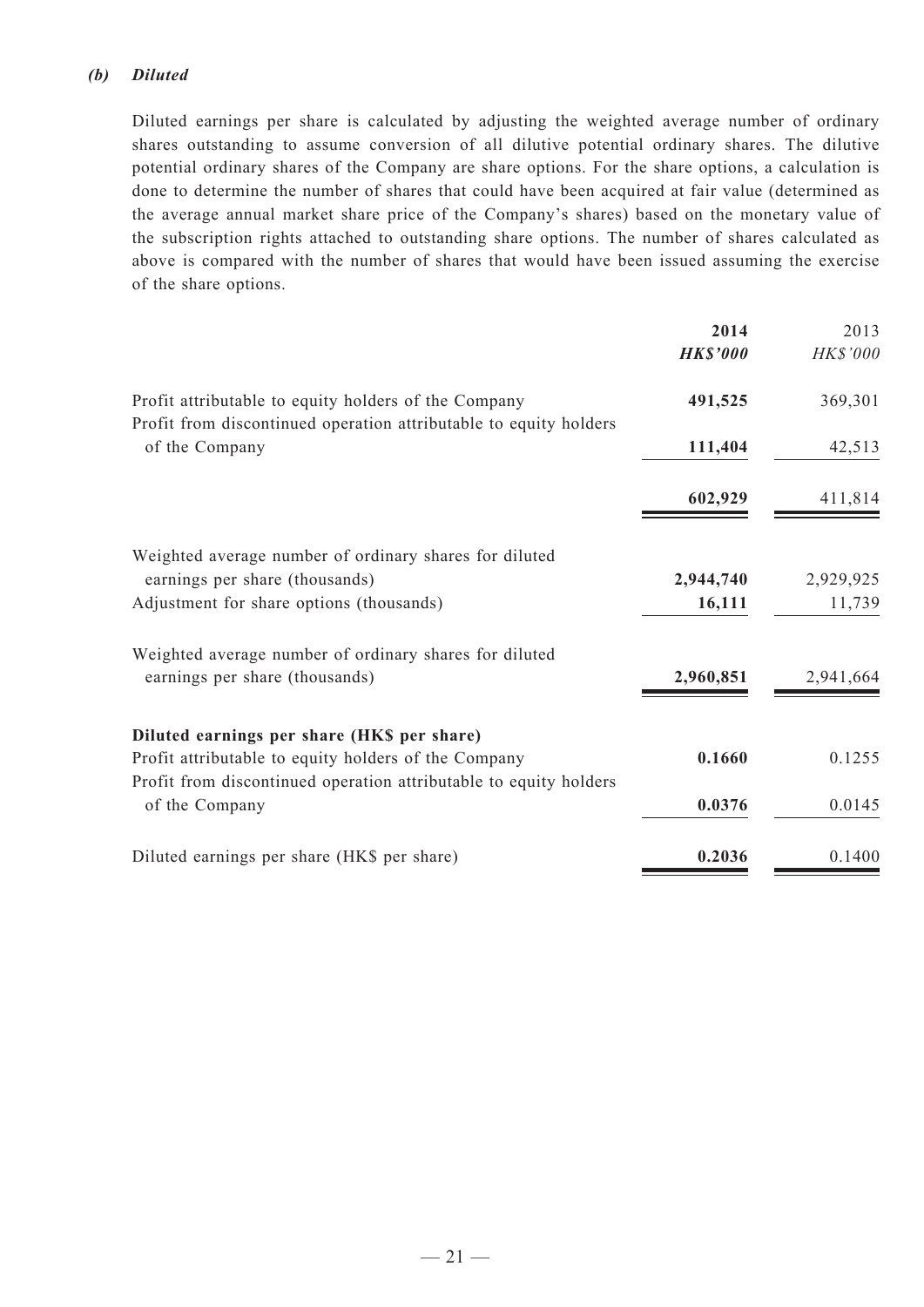### **7. Dividends**

|                                                       | 2014            | 2013     |
|-------------------------------------------------------|-----------------|----------|
|                                                       | <b>HK\$'000</b> | HK\$'000 |
| 2014 Interim dividend of HK\$0.06 (2013: HK\$0.02)    |                 |          |
| per ordinary share                                    | 177,572         | 58,599   |
| Proposed zero final dividend (2013: HK\$0.02)         |                 |          |
| per ordinary share                                    |                 | 58,599   |
| HK\$0.172 special dividend to be declared (2013: Nil) |                 |          |
| per ordinary share                                    | 510,587         |          |
|                                                       | 688,159         | 117,198  |

Following the resolution passed at a shareholders' meeting held on 10 October 2014, an amount that is equivalent to not less than 50% of the proceeds received from the disposal of a subsidiary would be declared and paid by the Company as a special dividend out of the share premium account or other distributable reserves of the Company to shareholders of the Company, and the directors of the Company are authorised to determine the amount of the special dividend.

On 27 March 2015, a special dividend of HK\$0.172 (2013: Nil) per ordinary share, amounting to a total dividend of HK\$510,587,000 calculated based on 2,968,527,000 outstanding ordinary shares (2013: 2,929,925,000 ordinary shares), has been determined by the directors of the Company to be paid out of the Company's retained earnings and share premium account. Pursuant to Section 34 of the Cayman Companies Law (2003 Revision) and the Articles of Association of the Company, balance in share premium account of the Company is available for distribution to shareholders subject to a solvency test on the Company. The dividend to be declared has not been reflected as a dividend payable in these consolidated financial statements, but will be reflected as an appropriation from the retained earnings and share premium account for the year ending 31 December 2015.

#### **8. Trade and bills receivables — Group**

|                                | 2014            | 2013      |
|--------------------------------|-----------------|-----------|
|                                | <b>HK\$'000</b> | HK\$'000  |
| Trade receivables              | 520,114         | 646,685   |
| Bills receivable               | 185,753         | 320,107   |
|                                | 705,867         | 966,792   |
| Less: Provision for impairment | (2,580)         | (32, 599) |
|                                | 703,287         | 934,193   |

The fair values of trade and bills receivables approximate their carrying amounts.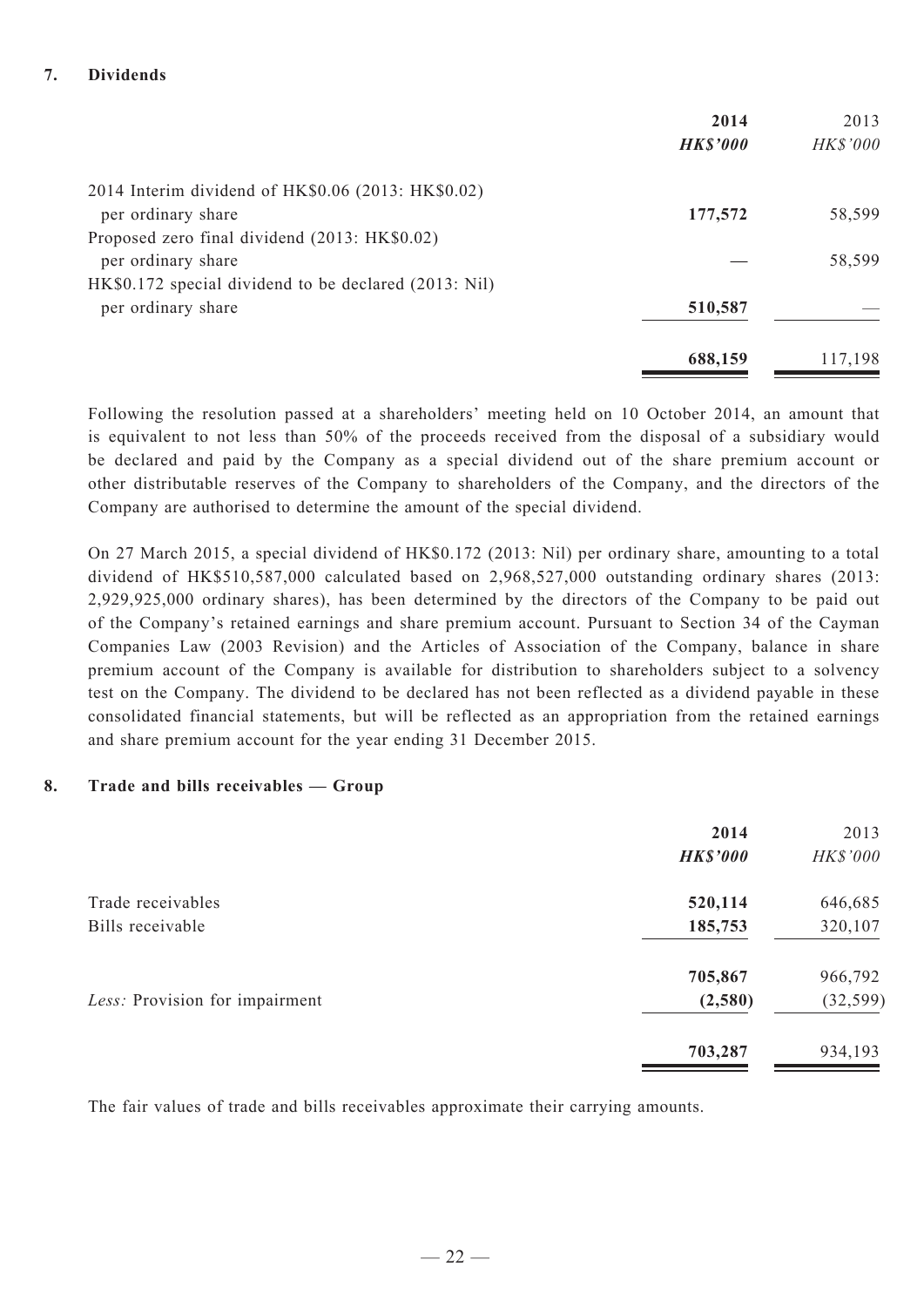The Group generally requires its customers to settle sales invoices within 3 months. Ageing analysis of trade and bills receivables based on revenue recognition date is as follows:

|                   | 2014            | 2013     |
|-------------------|-----------------|----------|
|                   | <b>HK\$'000</b> | HK\$'000 |
| Within 3 months   | 622,886         | 776,761  |
| 4 to 6 months     | 67,093          | 77,251   |
| 7 to 12 months    | 14,791          | 51,176   |
| 1 to 2 years      | 1,097           | 29,557   |
| 2 to 3 years      |                 | 22,477   |
| More than 3 years |                 | 9,570    |
|                   | 705,867         | 966,792  |

As at 31 December 2014, trade receivables of HK\$80,401,000 (2013: HK\$128,427,000) were past due but not impaired. These relate to a number of independent customers for whom there is no significant financial difficulty and based on past experience, the overdue amounts can be recovered. The ageing analysis of these trade receivables is as follows:

|                | 2014<br><b>HK\$'000</b> | 2013<br>HK\$'000 |
|----------------|-------------------------|------------------|
| 4 to 6 months  | 67,093                  | 77,251           |
| 7 to 12 months | 13,308                  | 51,176           |
|                | 80,401                  | 128,427          |

As at 31 December 2014, impaired trade receivables amounting to approximately HK\$2,580,000 (31 December 2013: HK\$61,604,000) were assessed for impairment and a provision of HK\$2,580,000 (31 December 2013: HK\$32,599,000) for impaired receivables was recorded, covering individually impaired receivables and groups of receivables subject to collective review. Those individually impaired receivables mainly relate to customers in unexpected difficult economic situations and items aged over one year.

The ageing of individually impaired receivables and an estimate of expected recovery are as follows:

|                           | 2014            | 2013     |
|---------------------------|-----------------|----------|
|                           | <b>HK\$'000</b> | HK\$'000 |
| 7 to 12 months            | 1,483           |          |
| 1 to 2 years              | 1,097           | 29,557   |
| 2 to 3 years              |                 | 22,477   |
| More than 3 years         |                 | 9,570    |
|                           | 2,580           | 61,604   |
| Less: Expected recovery   |                 | (29,005) |
| Impairment provision made | 2,580           | 32,599   |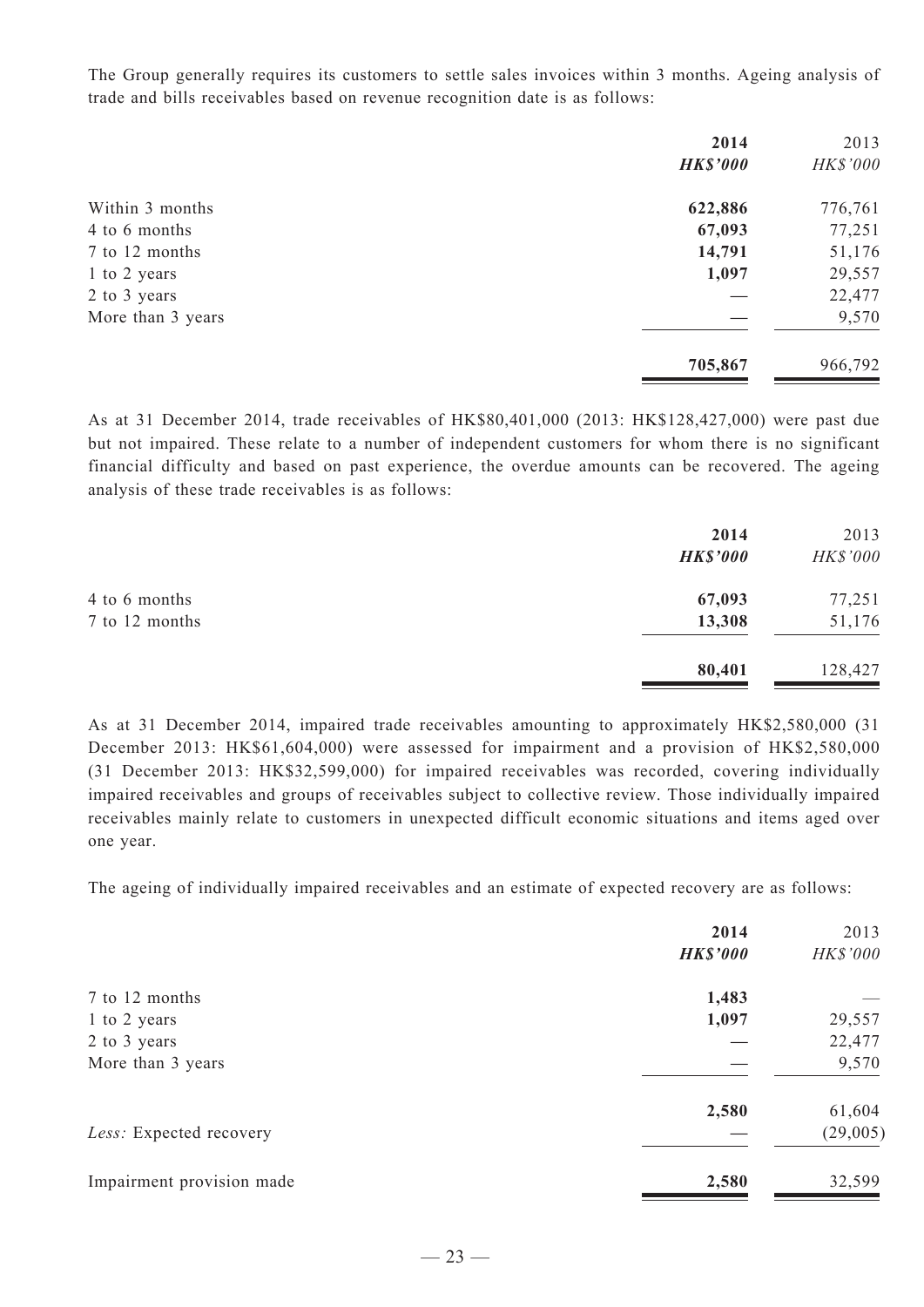The expected recovery was assessed, based on the collateral or other credit enhancement held by the Group, repayment progress, and available information on subsequent repayment.

Movements of provision for impairment of trade receivables are as follows:

|                                                                       | 2014            | 2013     |
|-----------------------------------------------------------------------|-----------------|----------|
|                                                                       | <b>HK\$'000</b> | HK\$'000 |
| Beginning of the year                                                 | 32,599          | 35,042   |
| Provision/(Reversal of provision) for impairment of trade receivables | 1,178           | (3, 486) |
| Disposal of a subsidiary                                              | (30, 944)       |          |
| Currency translation differences                                      | (253)           | 1,043    |
| End of the year                                                       | 2,580           | 32,599   |

The creation and release of provision for impaired receivables have been included in general and administrative expenses. Amounts charged to the provision account are generally written off when there is no expectation of recovering additional cash.

The Group's trade and bills receivables were denominated in the following currencies:

|            | 2014<br><b>HK\$'000</b> | 2013<br>HK\$'000 |
|------------|-------------------------|------------------|
| <b>RMB</b> | 701,817                 | 949,326          |
| <b>USD</b> | 4,050                   | 17,466           |
|            | 705,867                 | 966,792          |

The maximum exposure to credit risk at the reporting date is the fair value of the receivables mentioned above. The Group does not hold any collateral as security.

#### **9. Trade and bills payables — Group**

|                                 | 2014<br><b>HK\$'000</b> | 2013<br>HK\$'000   |
|---------------------------------|-------------------------|--------------------|
| Trade payables<br>Bills payable | 287,720                 | 354,114<br>136,347 |
|                                 | 287,720                 | 490,461            |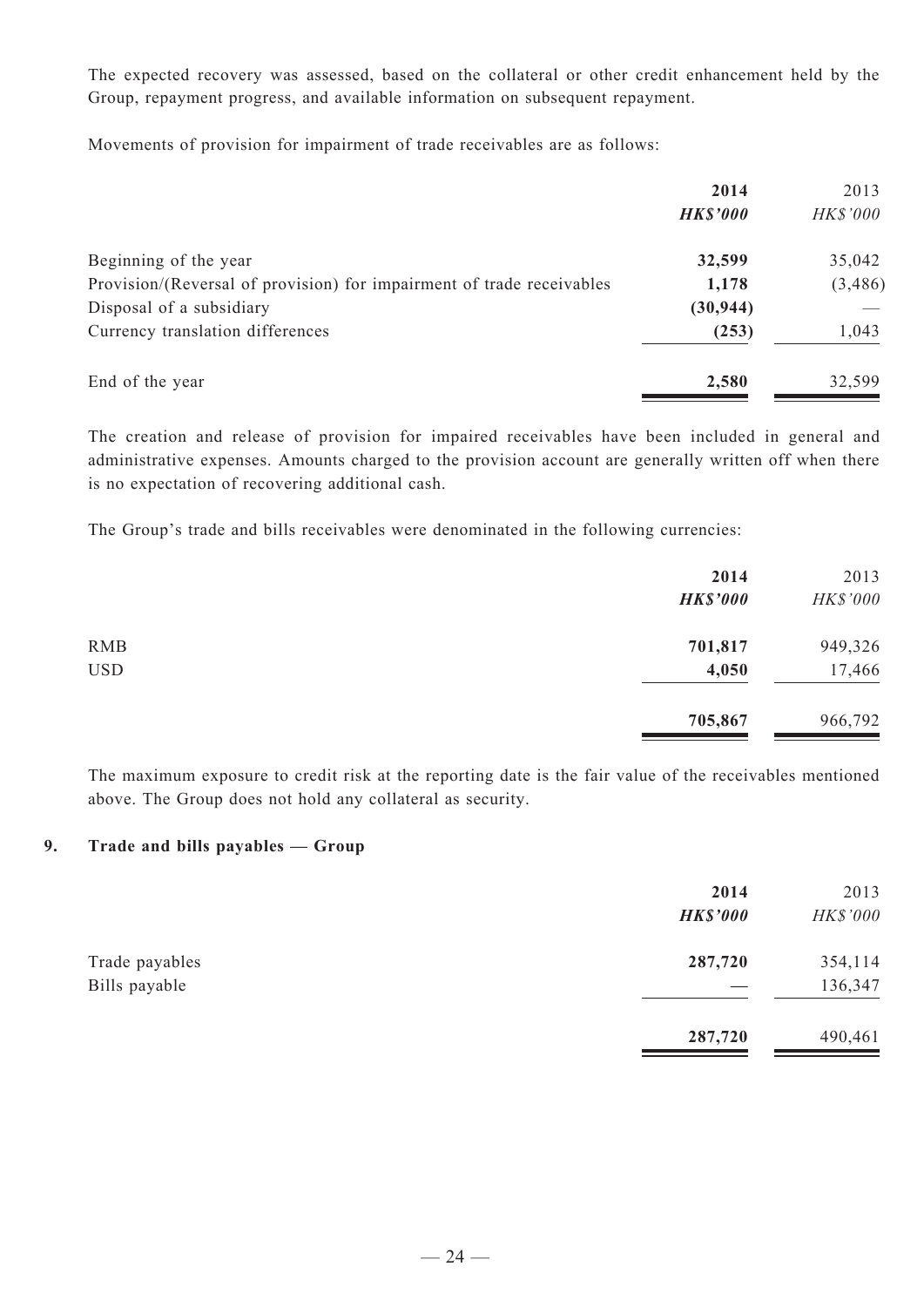Credit terms for trade and bills payables range from 90 to 180 days. The ageing analysis of the trade and bills payables is as follows:

|                   | 2014            | 2013     |
|-------------------|-----------------|----------|
|                   | <b>HK\$'000</b> | HK\$'000 |
| Within 3 months   | 232,963         | 384,934  |
| 4 to 6 months     | 41,608          | 72,974   |
| 7 to 12 months    | 10,679          | 25,464   |
| 1 to 3 years      | 1,942           | 4,996    |
| More than 3 years | 528             | 2,093    |
|                   | 287,720         | 490,461  |

The Group's trade and bills payables were all denominated in RMB.

# **10. Expense by nature — Group**

|                                                                  | 2014            | 2013      |
|------------------------------------------------------------------|-----------------|-----------|
|                                                                  | <b>HK\$'000</b> | HK\$'000  |
| Raw materials and consumables used                               | 680,993         | 627,075   |
| Changes in inventories of finished goods and work in progress    | (28, 661)       | (47, 312) |
| Staff costs                                                      |                 |           |
| — Wages and salaries                                             | 166,158         | 157,040   |
| - Pension costs                                                  | 26,661          | 24,768    |
| - Welfare expenses                                               | 41,476          | 38,853    |
| Utility expenses                                                 | 118,602         | 97,040    |
| Advertising expenses                                             | 4,672           | 29,245    |
| Travelling, meeting and entertainment expenses                   | 46,985          | 41,427    |
| Operating leases rental expenses                                 | 12,804          | 13,303    |
| Depreciation of property, plant and equipment                    | 152,764         | 109,907   |
| Provision for impairment of trade receivables                    | 741             | 773       |
| Reversal of provision for impairment of other receivables        |                 | (86)      |
| Amortisation of land use rights                                  | 4,176           | 3,343     |
| Amortisation of intangible assets                                | 3,550           | 2,485     |
| Auditors' remuneration                                           |                 |           |
| - Audit services                                                 | 2,413           | 1,251     |
| - Non-audit services                                             | 860             | 562       |
| Transportation expenses                                          | 170,053         | 151,748   |
| Research and development costs                                   | 37,249          | 25,752    |
| Business taxes, surcharges and other tax expenses                | 25,657          | 24,633    |
| Others                                                           | 43,289          | 19,802    |
| Total cost of sales, selling and marketing costs and general and |                 |           |
| administrative expenses                                          | 1,510,442       | 1,321,609 |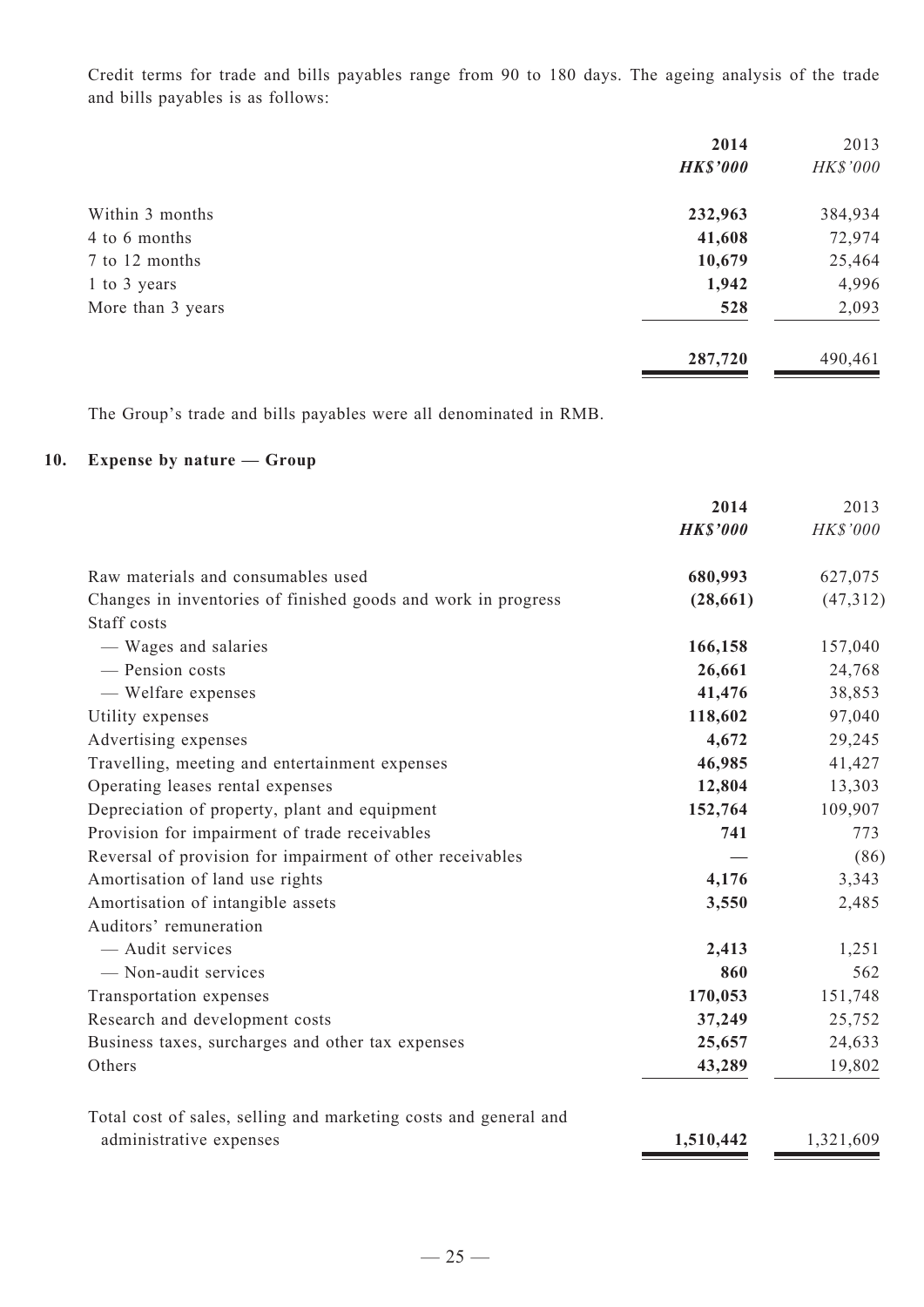# **LIQUIDITY AND FINANCIAL RESOURCES**

The Group primarily finances its working capital and other capital requirements by net cash generated from operating activities and resorts to external financing including both long-term and short-term bank borrowings from time to time in case the operating cash flow is insufficient to meet the capital requirements.

As at 31 December 2014, the cash and cash equivalents aggregated to HK\$325,224,000 (2013: HK\$336,928,000), comprising HK\$137,582,000 (2013: HK\$247,913,000) of cash and cash equivalents denominated in Renminbi ("RMB"), HK\$182,580,000 (2013: HK\$86,060,000) in Hong Kong dollars and HK\$5,062,000 (2013: HK\$2,955,000) in other currencies.

The carrying amounts of the borrowings amounting to HK\$871,927,000 (2013: HK\$1,187,793,000) as at 31 December 2014, comprising HK\$576,204,000 (2013: HK\$896,494,000) of borrowings denominated in RMB, HK\$201,008,000 (2013: HK\$162,920,000) in Hong Kong dollars and HK\$94,715,000 (2013: HK\$128,379,000) in other currencies.

Gearing ratio (defined as bank borrowings less cash and cash equivalents divided by total capital less non-controlling interests) decreased from 22.9% as at 31 December 2013 to 14.4% as at 31 December 2014.

Current ratio (defined as current assets divided by current liabilities) increased from 1.11 as at 31 December 2013 to 1.46 as at 31 December 2014.

# **FOREIGN EXCHANGE RISK**

Majority of the Group's businesses are operated in the PRC and are denominated in RMB and Hong Kong dollars. The Group is of the opinion that its exposure to foreign exchange rate risk is limited. Hence, no financial instrument for hedging was employed. The Group is closely monitoring the financial market and would consider appropriate measures if required.

# **PLEDGE OF ASSETS**

As at 31 December 2014, the net book amount of the Group's land use right of HK\$60,760,000 (2013: HK\$72,647,000) and the net book amount of the Group's buildings, plant, machinery and tools of HK\$301,820,000 (2013: HK\$418,769,000) were pledged as collateral for the Group's bank borrowings.

## **CONTINGENT LIABILITIES**

As at 31 December 2014, the Group did not have any significant contingent liabilities.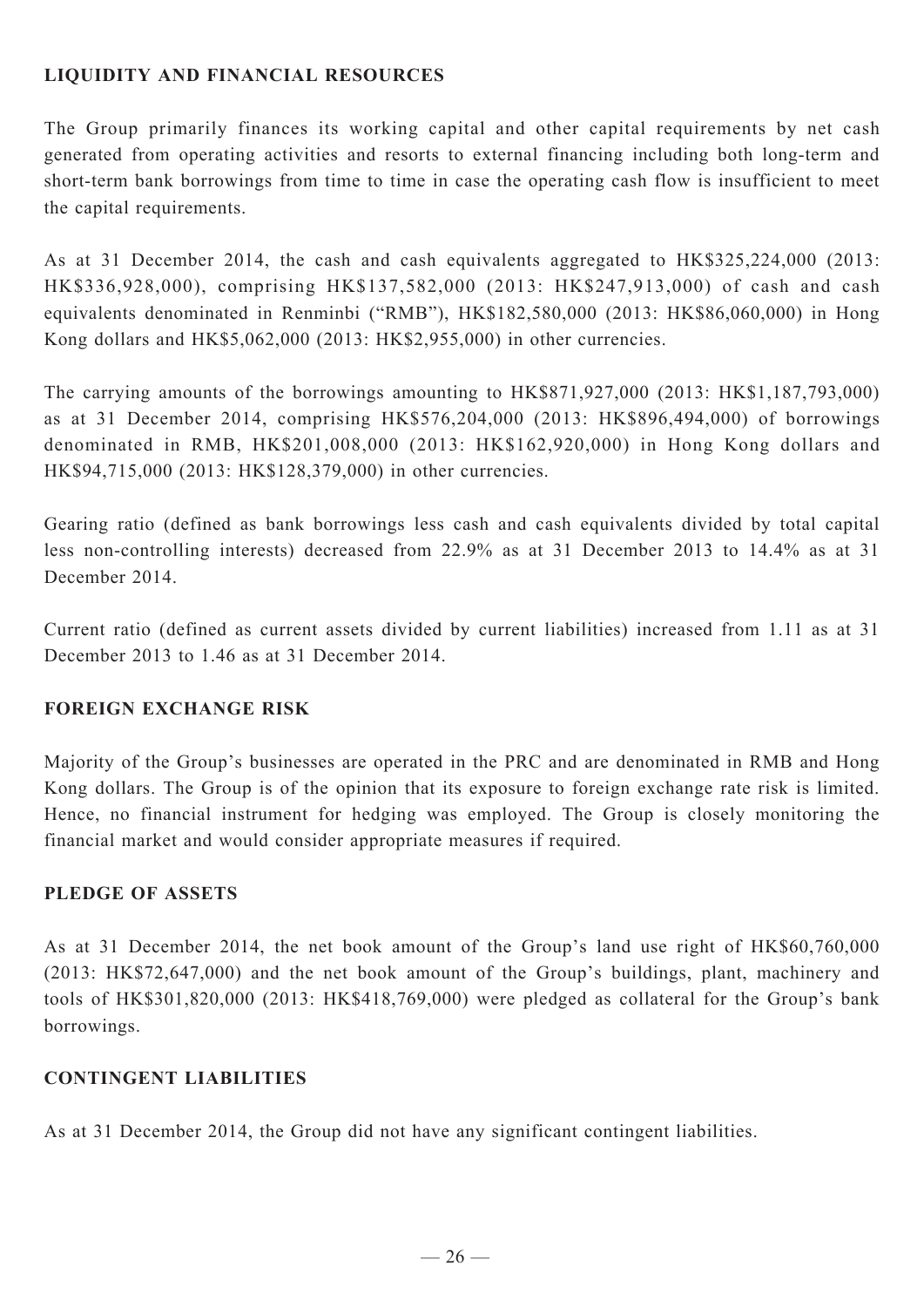## **EXCHANGE RATE**

As at 2014 and 2013, the exchange rates of converting HK\$ into RMB (as calculated in HK\$) were:

| 1 January 2013   | 0.81085 |
|------------------|---------|
| 31 December 2013 | 0.78623 |
| 31 December 2014 | 0.78887 |

#### **PURCHASE, SALE OR REDEMPTION OF SECURITIES**

Save for the purchase of 9,398,000 shares in November 2014 which details are set out in the next paragraph, neither the Company nor any of its subsidiaries has purchased or sold any of the Company's listed securities for the year ended 31 December 2014.

During the year, the Company acquired an aggregate of 9,398,000 ordinary shares through purchases on The Stock Exchange of Hong Kong Limited (the "Stock Exchange") at an aggregate consideration of HK\$34,767,400 with a view to benefit shareholders as a whole in enhancing the net assets value and earnings per share of the Company. All of the purchased shares were subsequently cancelled on 28 November and 19 December 2014.

| Date of the purchases | <b>Total</b><br>number of<br>the ordinary<br>shares<br>purchased | <b>Highest</b><br>price paid<br>per share<br>$(HK\$ | Lowest<br>price paid<br>$(HK\$ | Aggregate<br>per share consideration<br>$(HK\$ |
|-----------------------|------------------------------------------------------------------|-----------------------------------------------------|--------------------------------|------------------------------------------------|
| 4 November 2014       | 3,998,000                                                        | 3.72                                                | 3.64                           | 14,816,600                                     |
| 25 November 2014      | 5,400,000                                                        | 3.70                                                | 3.64                           | 19,950,800                                     |
|                       | 9,398,000                                                        |                                                     |                                | 34,767,400                                     |

#### **SHARE OPTION SCHEME**

Pursuant to a share option scheme approved by a written resolution of all shareholders of the Company on 16 October 2005 ("Old Share Option Scheme"), the Company may grant options to, amongst others, the directors or employees of the Company or its subsidiaries, for the recognition of their contributions to the Group, to subscribe for the shares. The share options are exercisable at any time during a period of not more than 10 years from the date of the offer for grant of options, subject to the terms and conditions of Old Share Option Scheme and any conditions of grant as may be stipulated by the Board.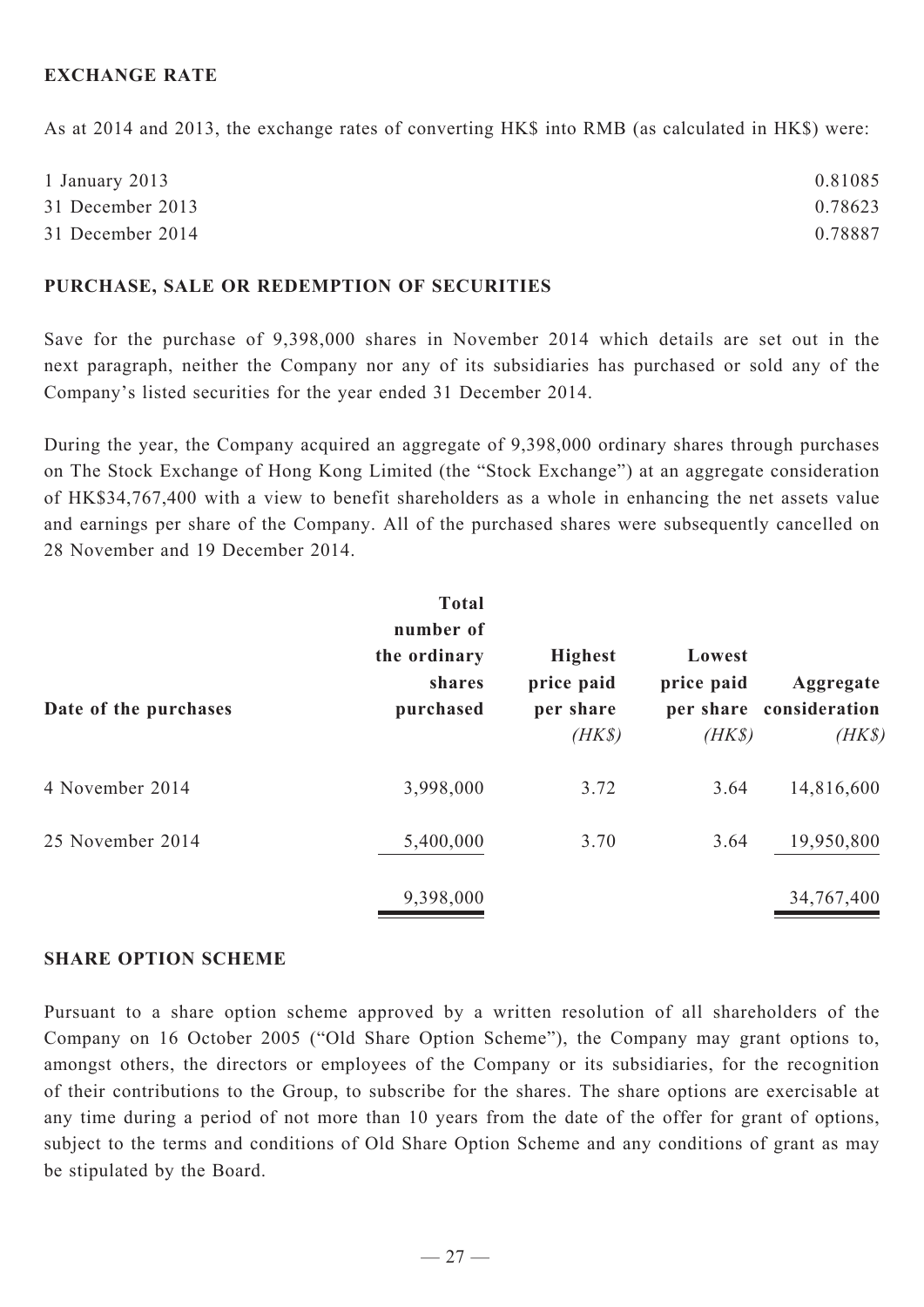As at 7 August 2008, the Company granted 100,000,000 share options under the Old Share Option Scheme, representing about 4.93% of the issued share capital as at the date immediately before the options were granted to directors and senior management of the Group. The exercise price was HK\$0.7. As at 4 October 2010, all of the 100,000,000 share options granted were exercised.

As at 3 May 2012, the Company granted 40,000,000 share options (being adjusted to 48,000,000 share options as a result of the Bonus Issue on 16 October 2012) under Old Share Option Scheme, representing about 1.64% of the issued share capital as at the date immediately before the options were granted to directors of the Group. The exercise price was HK\$1.78 (being adjusted to HK\$1.48 as a result of the Bonus Issue on 16 October 2012). During the year 2014, all of the 48,000,000 share options granted were exercised. Details are set out in the Company's announcement dated 24 June and 25 November 2014.

During the year 2012, the Board proposed the termination of Old Share Option Scheme and the adoption of the existing share option scheme ("Existing Share Option Scheme") which were approved by an ordinary resolution passed by the shareholders at the EGM held on 20 September 2012. The operation of Old Share Option Scheme was terminated such that no further share option could thereafter be offered under Old Share Option Scheme but in all other respects the provisions of Old Share Option Scheme shall remain in full force and effect.

Existing Share Option Scheme is valid and remains in force for a period of 10 years from 20 September 2012 (the "Scheme Period") unless terminated earlier by shareholders in general meeting. The purpose of Existing Share Option Scheme is to enable the Board to grant share options to the Eligible Person as defined in Existing Share Option Scheme including, among others, the directors, employee or proposed employee, consultants or advisers of or to the Company or its subsidiaries or any entity in which the Group holds an equity interest, as incentives or rewards for their contribution or potential contribution to the development and growth of the Group. The provisions of Existing Share Option Scheme comply with the requirements of Chapter 17 of the Rules Governing the Listing of Securities on the Stock Exchange (the "Listing Rules").

Pursuant to Existing Share Option Scheme, the offer for grant of options ("Offer") must be accepted within 30 days inclusive of the day on which such offer was made, with a payment of HK\$1.00 as consideration for the grant. The exercise price of the share option is to be determined by the Board provided always that it shall be at least the higher of (i) the closing price of the shares as stated in the daily quotations sheet issued by the Stock Exchange for the date of offer of grant, which must be a business day; and (ii) the average closing price of the shares as stated in the daily quotations sheets issued by the Stock Exchange for the five business days immediately preceding the date of offer of grant provided that the option price per share shall in no event be less than the nominal amount of one share. The share options are exercisable at any time during a period as the Board may determine in granting the share options but in any event shall not exceed 10 years from the date of Offer, subject to the terms and conditions of Existing Share Option Scheme and any conditions of grant as may be stipulated by the Board.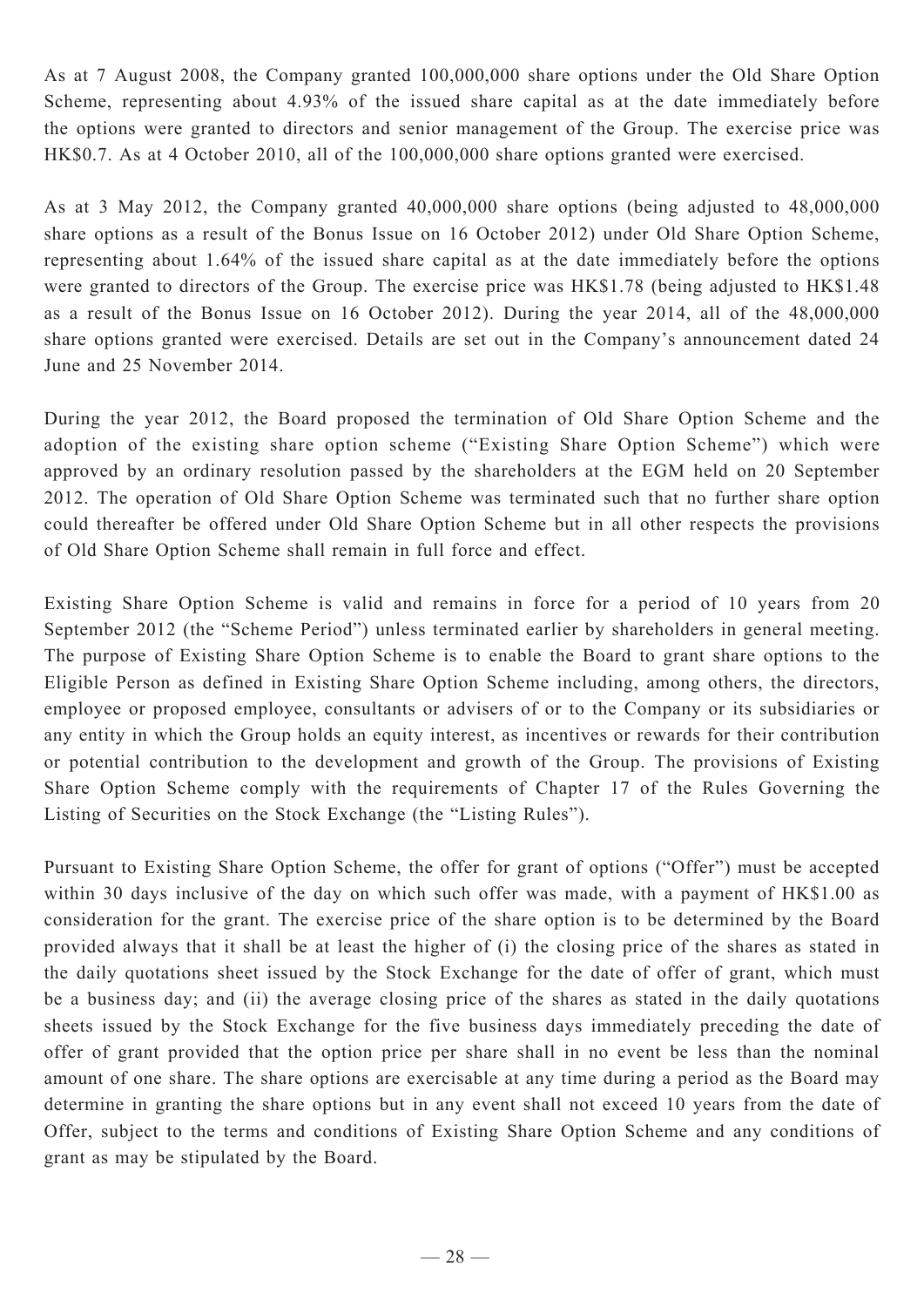The aggregate number of shares which may be issued upon exercise of all outstanding options granted and yet to be exercised under Existing Share Option Scheme and any other schemes shall not exceed 30% of the issued share capital of the Company from time to time. The maximum number of shares issuable upon exercise of all options to be granted Existing Share Option Scheme and any other schemes as from the commencement of the Scheme Period must not, in aggregate, exceed 10% of the shares in issue as at 20 September 2012 (the "Scheme Mandate"). The Scheme Mandate may be refreshed at any time by obtaining approval of the shareholders in general meeting provided that the new limit under the refreshed Scheme Mandate must not exceed 10% of the issued share capital of the Company at the date of the shareholders' approval. The maximum number of shares issued and to be issued upon exercise of the options granted under Existing Share Option Scheme and any other schemes to any of the Eligible Person (including cancelled, exercised and outstanding options) in any 12-month period up to the date of grant shall not exceed 1% of issued share capital of the Company unless shareholders' approval is obtained under the terms of Existing Share Option Scheme.

As at 31 December 2014, no option has been granted under Existing Share Option Scheme since its adoption.

# **SUFFICIENCY OF PUBLIC FLOAT**

Based on the information that is publicly available to the Company and within the knowledge of the Directors, it is confirmed that a sufficient public float of more than 25% of the issued capital of the Company has been maintained as at the latest practicable date, being 27 March 2015, and at all times during the year ended 31 December 2014.

## **Model Code for Securities Transactions by Directors**

The Company has adopted the Model Code for Securities Transactions by Directors of Listed Issuers as set out in Appendix 10 to the Listing Rules (the "Model Code"). Having made specific enquiry with all Directors, the Directors confirmed that they had complied with the required standard set out in the Model Code during the year ended 31 December 2014.

## **DIVIDENDS**

An interim dividend of HK\$0.06 per share was declared on 28 August 2014 and paid on 14 November 2014 (2013: HK\$0.02 per share).

As resolved at the extraordinary general meeting on 10 October 2014, the Board declared the payment of a special dividend of HK\$0.172 per share (2013: Nil). For the year ended 31 December 2014, the Board did not recommend any final dividend (2013: HK\$0.02 per share) which, together with the interim dividend and the special dividend, will result in total dividends of HK\$0.232 per share for the year ended 31 December 2014 (2013: HK\$0.04 per share).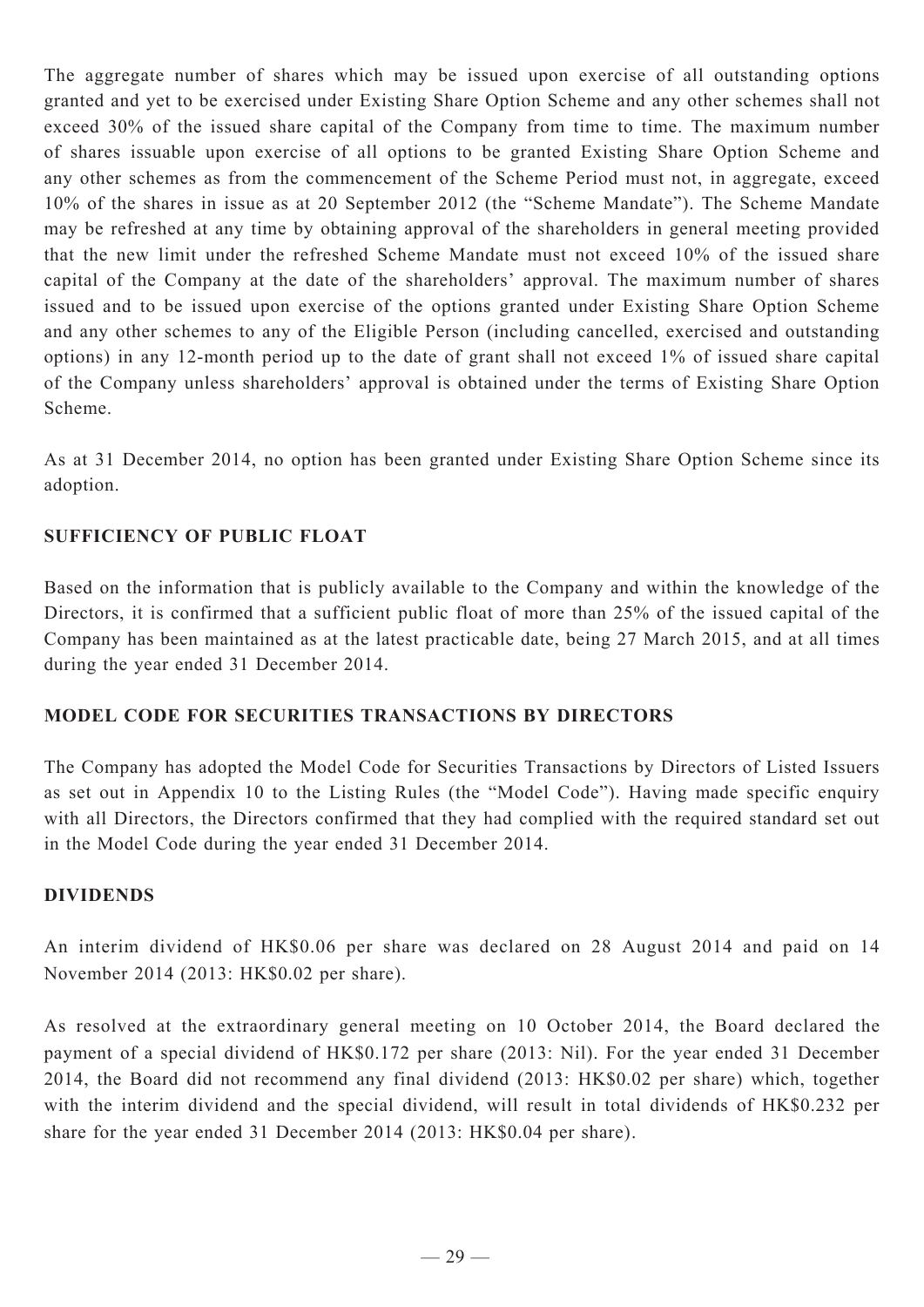# **Corporate Governance Practices**

The Board is committed to maintaining a high standard of corporate governance. The Board believes that good corporate governance practices are essential for the growth of the Group and for safeguarding and maximizing shareholders' interests.

The Company has adopted the Corporate Governance Code (the "CG Code") contained in Appendix 14 of the Rules Governing the Listing of Securities on the Stock Exchange of Hong Kong Limited (the "Listing Rules"). During the year, the Company has complied with all applicable provisions of CG Code with deviation from code provision A.2.1 which stipulates that the roles of chairman and chief executive officer should be separate and should not be performed by the same individual.

The Board appointed Mr. Qu Jiguang as the Chairman, who was responsible for the leadership and effective running of the Board. Mr. Qu Jiguang has also assumed the role as the chief executive officer of the Company, who was delegated with the responsibilities to lead the management implementing the business strategies of the Group. The Company believes that vesting both roles in Mr. Qu Jiguang will allow for more effective planning and execution of business strategies. As all major decisions are made in consultation with members of the Board, the Company believes that there is adequate balance of power and authority in place.

## **AUDIT COMMITTEE**

The audit committee of the Company has reviewed the Group's annual results for the year ended 31 December 2014 in conjunction with the Group's external auditors.

The figures in respect of the preliminary announcement of the Group's results for the year ended 31 December 2014 have been agreed by the Company's auditor, PricewaterhouseCoopers, to the amounts set out in the Group's consolidated financial statements for the year. The work performed by PricewaterhouseCoopers in this respect did not constitute an assurance engagement performed in accordance with Hong Kong Standards on Auditing, Hong Kong Standards on Review Engagements or Hong Kong Standards on Assurance Engagements issued by the Hong Kong Institute of Certified Public Accountants and consequently no assurance has been expressed by PricewaterhouseCoopers on the preliminary announcement.

## **ANNUAL GENERAL MEETING**

The 2015 Annual General Meeting of the Company will be held at 2:00 p.m. on 15 May 2015 at Rooms 4902-03, 49th Floor, Central Plaza, 18 Harbour Road, Wanchai, Hong Kong and a notice of annual general meeting will be published and despatched in due course.